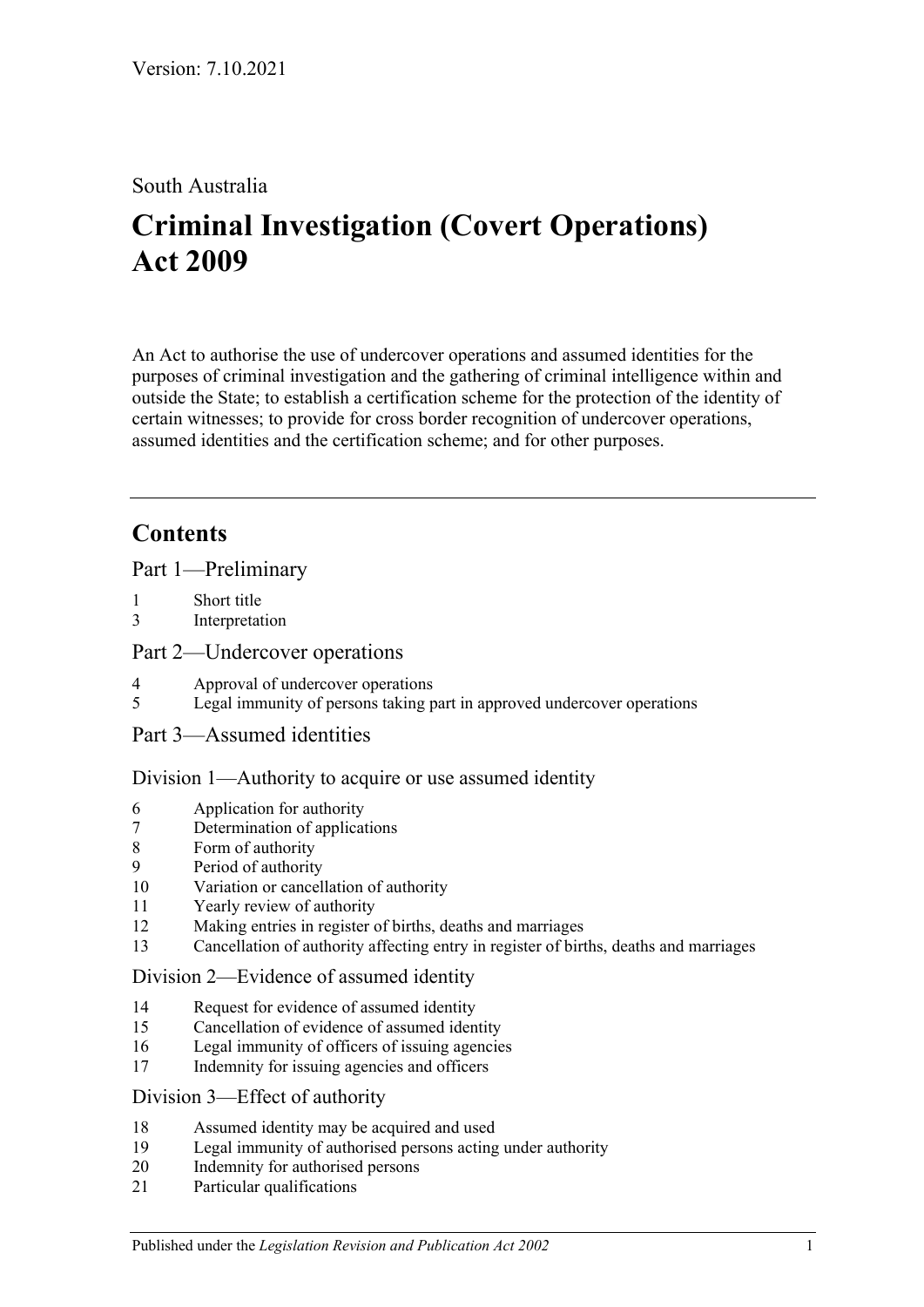[Effect of being unaware of variation or cancellation of authority](#page-14-2)

#### [Division 4—Mutual recognition](#page-14-3)

- [Requests to participating jurisdiction for evidence of assumed identity](#page-14-4)
- [Requests from participating jurisdiction for evidence of assumed identity](#page-15-0)

#### [Division 5—Compliance and monitoring](#page-15-1)

- [Misuse of assumed identity](#page-15-2)
- [Disclosing information about assumed identity](#page-16-0)
- [Record keeping](#page-16-1)
- [Audit of records](#page-17-0)

#### [Division 6—Delegation](#page-17-1)

[Delegation](#page-17-2)

#### [Part 4—Witness identity protection](#page-18-0)

#### [Division 1—Interpretation](#page-18-1)

[Interpretation](#page-18-2)

#### [Division 2—Witness identity protection certificates for local operatives](#page-19-0)

- [Chief officer may give witness identity protection certificate to local operative](#page-19-1)
- [Protection of decision to give witness identity protection certificate](#page-20-0)
- [Form of witness identity protection certificate](#page-20-1)
- [Cancellation of witness identity protection certificate](#page-21-0)
- [Permission to give information disclosing operative's identity etc](#page-21-1)

#### [Division 3—Use of witness identity protection certificates in proceedings](#page-21-2)

- [Application and interpretation of Division](#page-21-3)
- [Filing and effect of filing of witness identity protection certificate in court](#page-22-0)
- [Orders to protect operative's identity etc](#page-23-0)
- [Directions to jury](#page-23-1)
- [Application for disclosure of operative's identity etc in proceedings](#page-23-2)
- [Offences](#page-25-0)

#### [Division 4—Delegation](#page-25-1)

#### [Delegation](#page-25-2)

## [Part 5—Application of Act to approvals, authorities or certificates under](#page-26-0)  [corresponding laws](#page-26-0)

- [Application of Act to approvals under corresponding laws](#page-26-1)
- [Application of Act to authorities under corresponding laws](#page-26-2)
- [Application of Act to witness identity protection certificates under corresponding laws](#page-26-3)

#### [Part 6—Miscellaneous](#page-27-0)

- *State Records Act 1997* and *[Freedom of Information Act](#page-27-1) 1991* not to apply
- [Annual report](#page-27-2)
- [Regulations](#page-28-0)

## [Schedule 1—Transitional provisions](#page-28-1)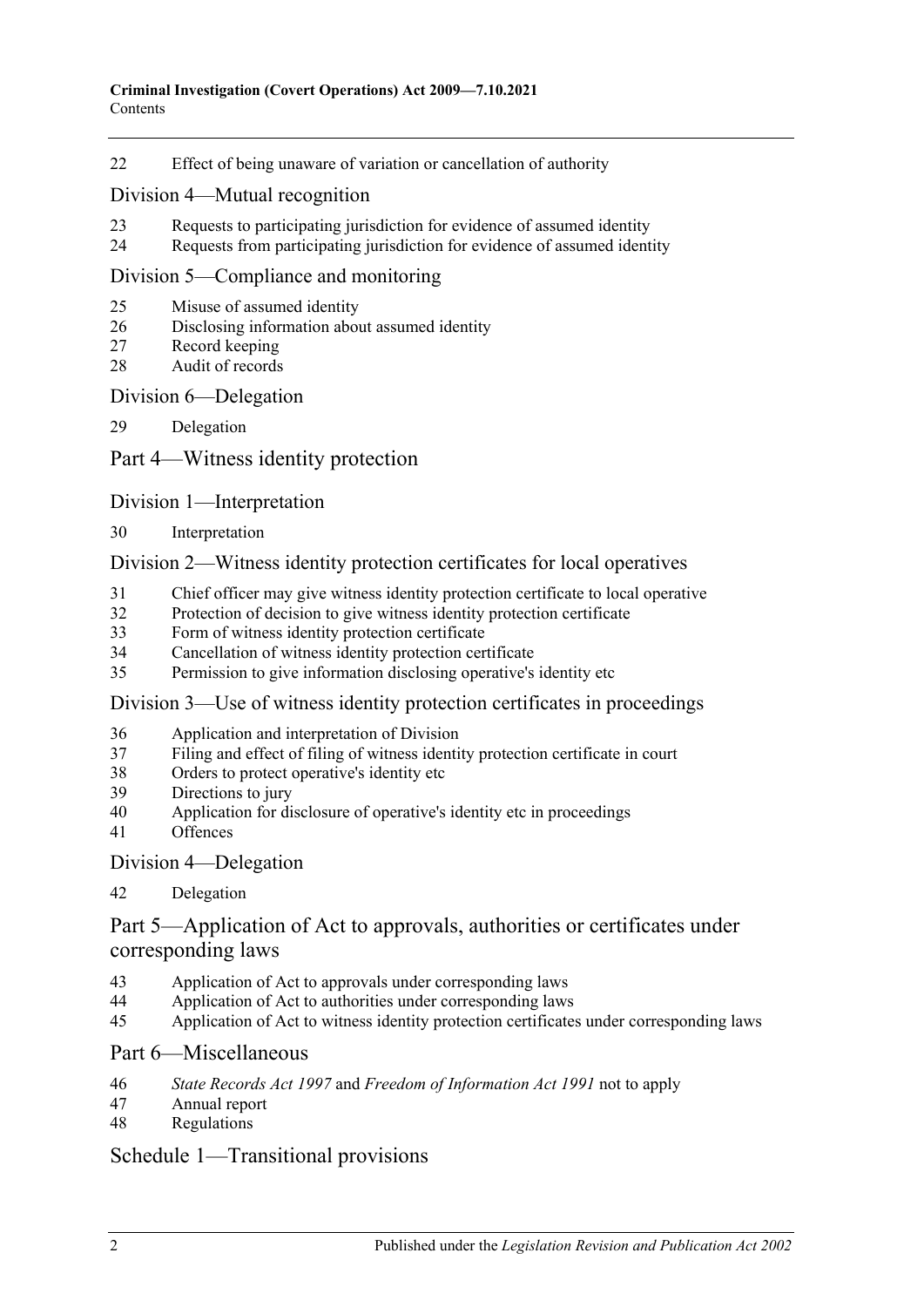Part 1—Interpretation

1 [Interpretation](#page-28-2)

#### Part 3—Transitional provisions

- 3 [Approved undercover operations](#page-29-0)<br>4 Assumed identities
- 4 [Assumed identities](#page-29-1)
- 5 [Witness identity protection](#page-29-2)

[Legislative history](#page-30-0)

## <span id="page-2-0"></span>**The Parliament of South Australia enacts as follows:**

# **Part 1—Preliminary**

#### <span id="page-2-1"></span>**1—Short title**

This Act may be cited as the *Criminal Investigation (Covert Operations) Act 2009*.

## <span id="page-2-2"></span>**3—Interpretation**

(1) In this Act, unless the contrary intention appears—

*acquire* an assumed identity, means acquire evidence of the identity, and includes taking steps towards acquiring evidence of the identity;

#### *agency* means—

- (a) an issuing agency; or
- (b) a law enforcement agency,

as the case requires;

*approval* means an approval under [Part 2;](#page-6-0)

#### *approved undercover operations* means—

- (a) undercover operations approved under [Part 2;](#page-6-0) or
- (b) undercover operations approved—
	- (i) under the repealed Act; or
	- (ii) by a law enforcement authority before the commencement of the repealed Act that are of a type that could reasonably have been approved under the repealed Act if the repealed Act had been in force when the operations commenced;

*assumed identity*—see [Part 3;](#page-8-1)

*assumed name*—

- (a) of a local operative—has the meaning given in section  $33(1)(d)(i)$ ;
- (b) of an interstate operative—means the name (if any) stated in the interstate witness identity protection certificate as the interstate operative's assumed name;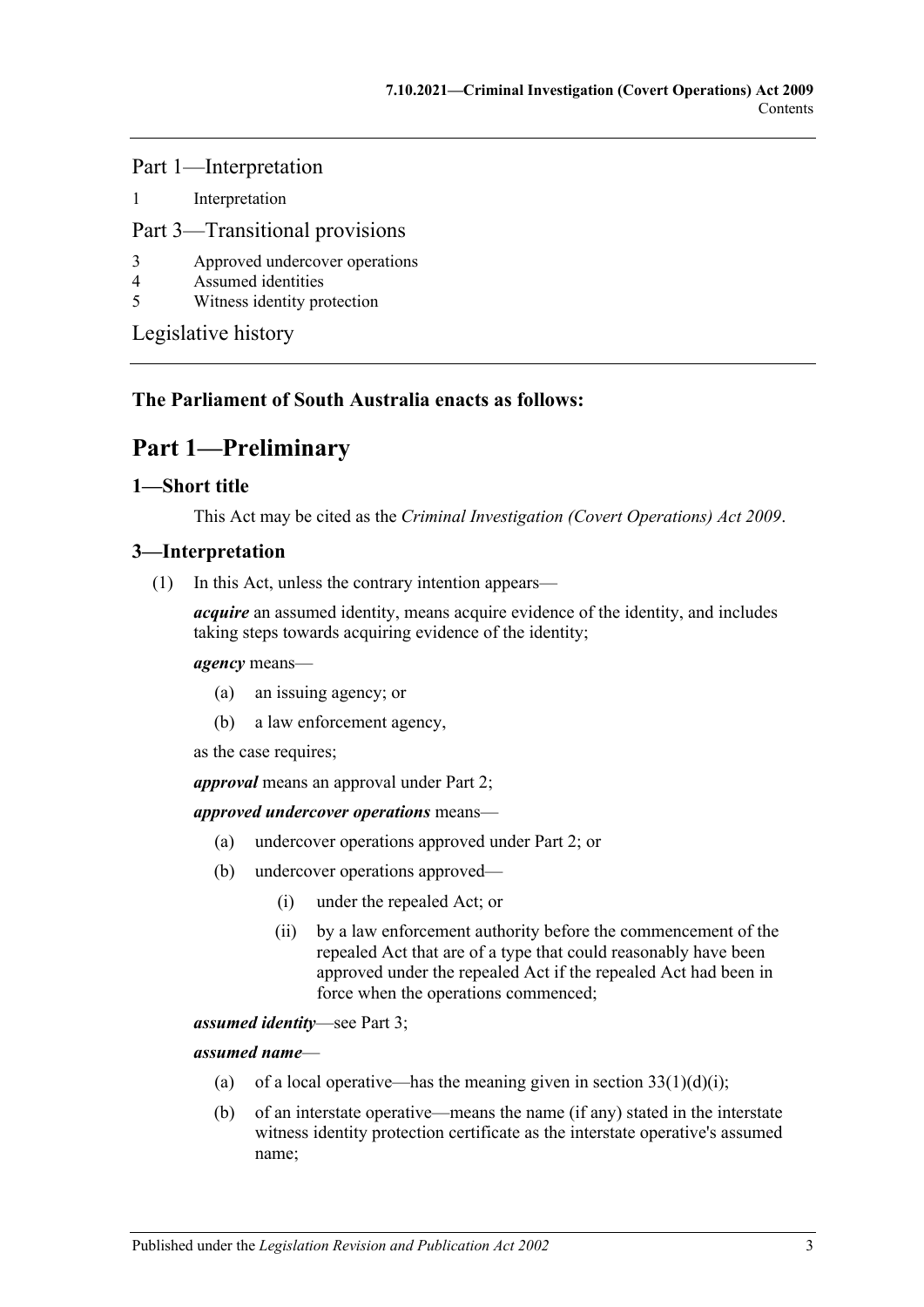*authorised civilian* means a person (other than a law enforcement officer) who is authorised under an authority to acquire or use an assumed identity;

*authorised officer* means a law enforcement officer who is authorised under an authority to acquire or use an assumed identity;

*authorised participant* in approved undercover operations means—

- (a) a person authorised under the terms of the approval to take part in the operations; or
- (b) in the case of operations that began before the commencement of [Part 2](#page-6-0) but after the commencement of the repealed Act—a person authorised under the terms of an approval under the repealed Act to take part in the operations; or
- (c) in the case of operations that began before the commencement of the repealed Act—a person authorised by a law enforcement authority to take part in the operations;

*authorised person* means—

- (a) an authorised civilian; or
- (b) an authorised officer;

*authority* means an authority under [Part 3;](#page-8-1)

*chief officer*—

- (a) of a law enforcement agency—
	- (i) in relation to SA Police—means the Commissioner of Police;
	- (ii) in relation to the Australian Crime Commission—means the Chief Executive Officer of the Australian Crime Commission;
	- (iii) in relation to the Independent Commission Against Corruption—means the Independent Commissioner Against Corruption;
- (b) of an issuing agency—means the chief executive officer (however described) of the agency;

*conduct* includes any act or omission;

*corresponding approval* means an approval under a corresponding law approving undercover operations;

*corresponding authority* means—

- (a) an authority under a corresponding law to acquire or use an assumed identity in this State; or
- (b) an authority under a corresponding law to request the production of evidence of an assumed identity;

*corresponding law* means a law of another jurisdiction declared by the regulations to correspond to this Act, or to a Part (or Parts) of this Act;

*court* includes a tribunal or body or person invested by law with judicial or quasi-judicial powers, or with authority to make an inquiry or to receive evidence;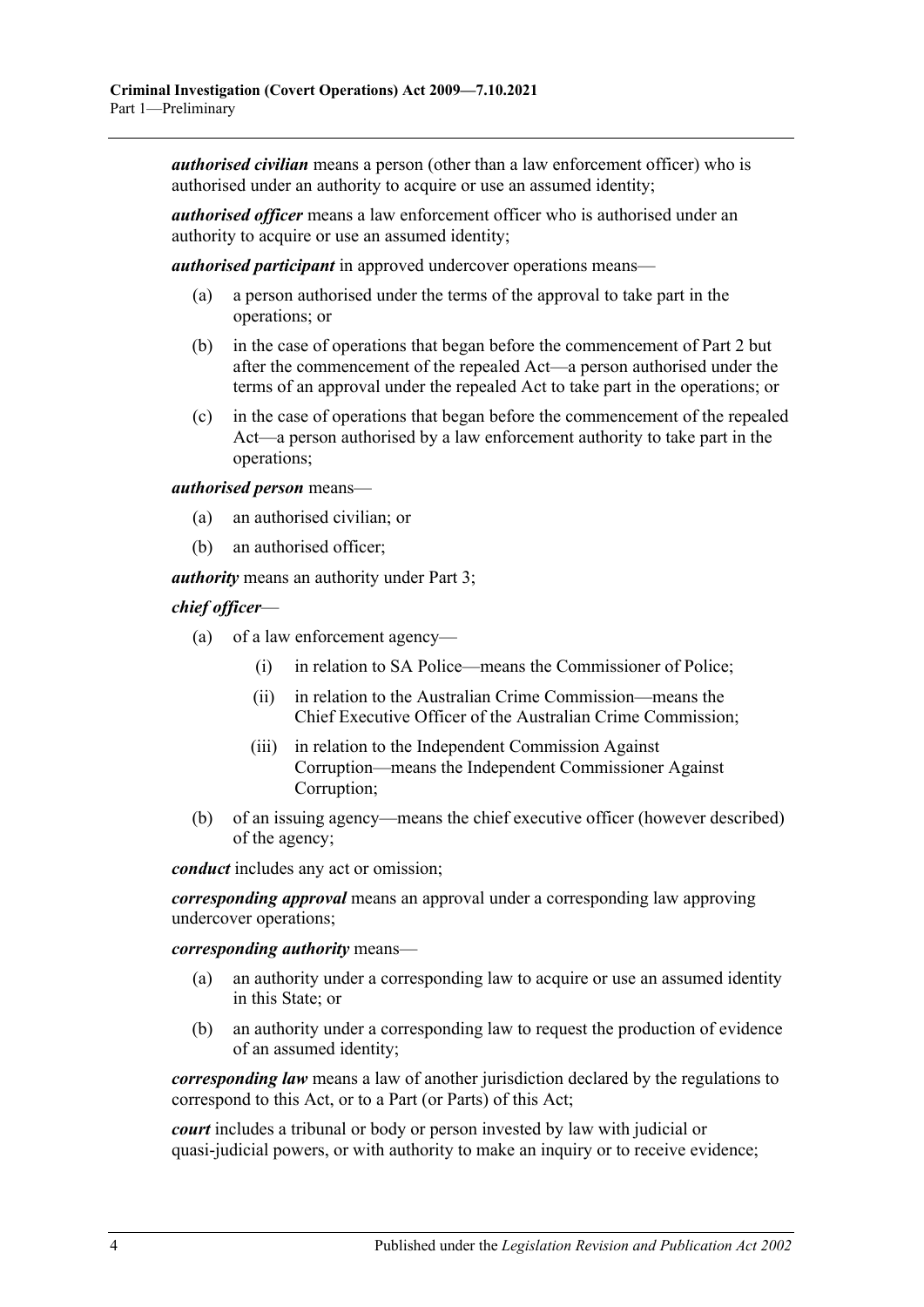*court name* for an operative (whether a local or an interstate operative) in relation to proceedings, means a name, other than the operative's real name, or code used to identify the operative in the proceedings;

*criminal activity* means conduct that involves the commission of an offence by 1 or more persons;

*doing* a thing includes failing to do the thing;

*evidence* of identity, means a document or other thing that evidences or indicates, or can be used to evidence or indicate, a person's identity or an aspect of a person's identity;

*false representation* does not include a representation made under an authority under this Act;

*government issuing agency*, in relation to an authority, means any of the following named in the authority that issues evidence of identity:

- (a) a person or body (whether incorporated or not) that performs any function of the government of this State;
- (b) a person or body (whether incorporated or not) prescribed by the regulations for the purposes of this definition;

*interstate operative* means a person in respect of whom an interstate witness identity protection certificate is in force;

*interstate witness identity protection certificate* means a certificate given under a provision of a corresponding law that corresponds to [section](#page-19-1) 31;

*investigation* means an investigation in relation to criminal activity, including an investigation extending beyond this State;

*issuing agency* means—

- (a) a government issuing agency; or
- (b) a non-government issuing agency;

*jurisdiction* means the Commonwealth or a State or Territory of the Commonwealth;

#### *law enforcement agency* means—

- (a) SA Police; or
- (b) the Australian Crime Commission; or
- (c) the Independent Commission Against Corruption;

*law enforcement officer* means—

- (a) in relation to SA Police—a police officer or a police officer (however described) of another jurisdiction seconded to SA Police; or
- (b) in relation to the Australian Crime Commission—a member of staff of the Australian Crime Commission or a person seconded to the Australian Crime Commission; or
- (c) in relation to the Independent Commission Against Corruption—an investigator under the *[Independent Commission Against Corruption Act](http://www.legislation.sa.gov.au/index.aspx?action=legref&type=act&legtitle=Independent%20Commission%20Against%20Corruption%20Act%202012) 2012*;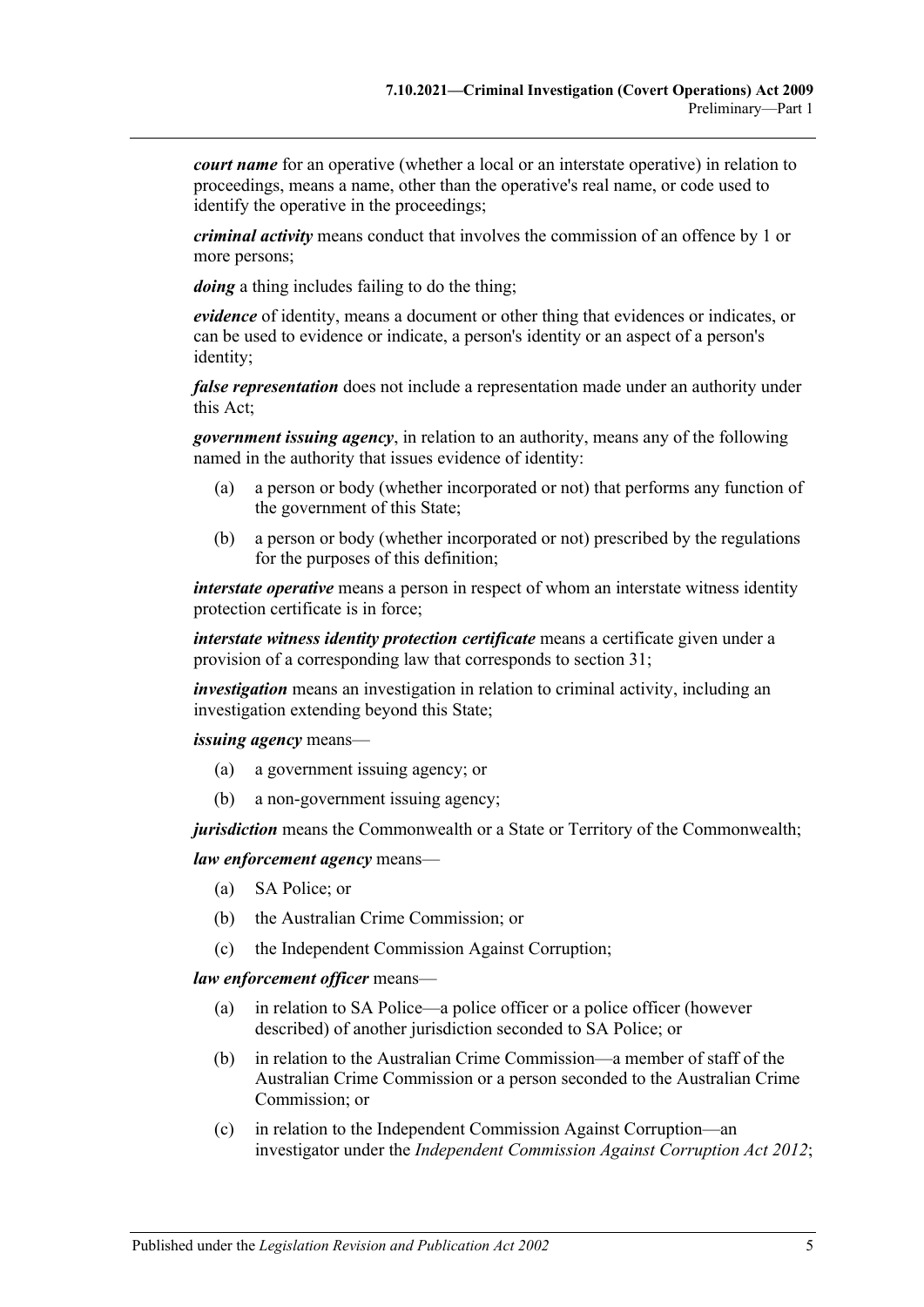*local operative* means a person who is or was—

- (a) an authorised participant under [Part 2;](#page-6-0) or
- (b) an authorised person under [Part 3;](#page-8-1)

*non-government issuing agency*, in relation to an authority, means a person, body or entity (other than a government issuing agency) named in the authority that issues evidence of identity;

*officer* of an agency includes a person employed or engaged in the agency;

*operative* means—

- (a) an interstate operative; or
- (b) a local operative,

as the case requires;

*participating jurisdiction* means a jurisdiction in which a corresponding law is in force;

<span id="page-5-0"></span>*party* to proceedings means—

- (a) in relation to criminal proceedings—the prosecutor and each accused person;
- (b) in relation to civil proceedings—each person who is a party to the proceedings;
- <span id="page-5-1"></span>(c) in relation to any other proceedings—each person who may appear or give evidence in the proceedings;

*presiding officer*, in relation to proceedings, means the person constituting the court, or presiding over the court, in the proceedings;

*proceedings* means any criminal, civil or other proceeding or inquiry, reference or examination in which, by law or consent of parties, evidence is or may be given, and includes an arbitration;

*professional misconduct* means misconduct or a breach of discipline—

- (a) under the *[Police Act](http://www.legislation.sa.gov.au/index.aspx?action=legref&type=act&legtitle=Police%20Act%201998) 1998*; or
- (b) under a law of another jurisdiction that corresponds to the *[Police Act](http://www.legislation.sa.gov.au/index.aspx?action=legref&type=act&legtitle=Police%20Act%201998) 1998*; or
- (c) under a law of the Commonwealth that governs the conduct of members of staff of the Australian Crime Commission,

but does not mean misconduct or a breach of discipline—

- (d) that constitutes minor misconduct, or is the subject of an informal inquiry only, under the *[Police Act](http://www.legislation.sa.gov.au/index.aspx?action=legref&type=act&legtitle=Police%20Act%201998) 1998*; or
- (e) that constitutes minor misconduct (however referred to), or is the subject of an informal inquiry only, under any of the laws referred to in [paragraph](#page-5-0) (b) or  $(c)$ :

*repealed Act* means the *[Criminal Law \(Undercover Operations\) Act](http://www.legislation.sa.gov.au/index.aspx?action=legref&type=act&legtitle=Criminal%20Law%20(Undercover%20Operations)%20Act%201995) 1995* repealed under [Schedule 1;](#page-28-1)

*SA Police* means South Australia Police;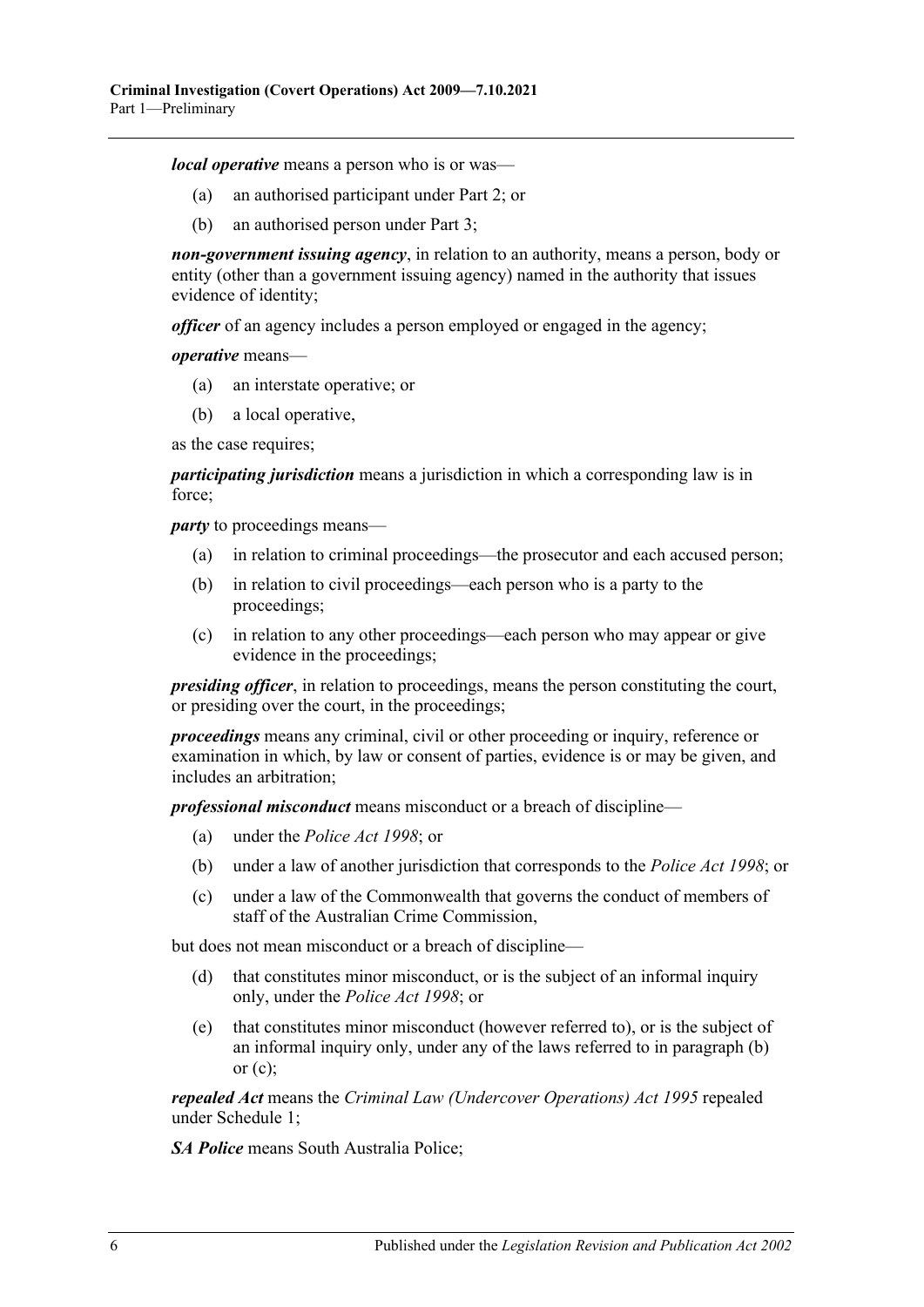*serious criminal behaviour* means behaviour involving the commission of—

- (a) an indictable offence; or
- (b) an offence against the *[Controlled Substances Act](http://www.legislation.sa.gov.au/index.aspx?action=legref&type=act&legtitle=Controlled%20Substances%20Act%201984) 1984*; or
- (c) an offence against section 52, 53, 72 or 74 of the *[Fisheries Management](http://www.legislation.sa.gov.au/index.aspx?action=legref&type=act&legtitle=Fisheries%20Management%20Act%202007)  Act [2007](http://www.legislation.sa.gov.au/index.aspx?action=legref&type=act&legtitle=Fisheries%20Management%20Act%202007)*; or
- (ca) an offence against section 29 of the *[Liquor Licensing Act](http://www.legislation.sa.gov.au/index.aspx?action=legref&type=act&legtitle=Liquor%20Licensing%20Act%201997) 1997*; or
- (d) an offence against section 63 or 75 of the *[Lottery and Gaming Act](http://www.legislation.sa.gov.au/index.aspx?action=legref&type=act&legtitle=Lottery%20and%20Gaming%20Act%201936) 1936*; or
- (e) an offence against section 47(1), (2) or (4), 48(1), 48A(1), 51(1) or 60(1) of the *[National Parks and Wildlife Act](http://www.legislation.sa.gov.au/index.aspx?action=legref&type=act&legtitle=National%20Parks%20and%20Wildlife%20Act%201972) 1972*; or
- (f) an offence against section 21OB or 21OC of the *[Summary Offences Act](http://www.legislation.sa.gov.au/index.aspx?action=legref&type=act&legtitle=Summary%20Offences%20Act%201953) 1953*;

*supervisor* of an authorised civilian means the law enforcement officer who supervises, or is to supervise, the acquisition or use of an assumed identity by the authorised civilian;

*undercover operations* means operations (which may include conduct that is apart from this Act illegal) of which the intended purpose is to provide persons who have engaged, are engaging or are about to engage in serious criminal behaviour an opportunity to—

- (a) manifest that behaviour; or
- (b) provide other evidence of that behaviour;

*use* an assumed identity, includes representing (whether expressly or impliedly, or by saying or doing something) the identity to be real when it is not;

*witness identity protection certificate* means a certificate given under [section](#page-19-1) 31 in respect of a local operative in relation to proceedings.

- (2) For the purposes of this Act, a person is reckless about whether or not an act has been done if—
	- (a) the person is aware of a substantial risk that the act has been done; and
	- (b) having regard to the circumstances known to the person, it is unjustifiable to take the risk.

# <span id="page-6-0"></span>**Part 2—Undercover operations**

#### <span id="page-6-1"></span>**4—Approval of undercover operations**

- (1) A senior police officer may approve undercover operations for the purpose of gathering evidence of serious criminal behaviour.
- (1a) An investigator under the *[Independent Commission Against Corruption Act](http://www.legislation.sa.gov.au/index.aspx?action=legref&type=act&legtitle=Independent%20Commission%20Against%20Corruption%20Act%202012) 2012* may apply to the Independent Commissioner Against Corruption to approve undercover operations for the purpose of an investigation into corruption in public administration under that Act where the suspected corruption involves, or may involve, serious criminal behaviour.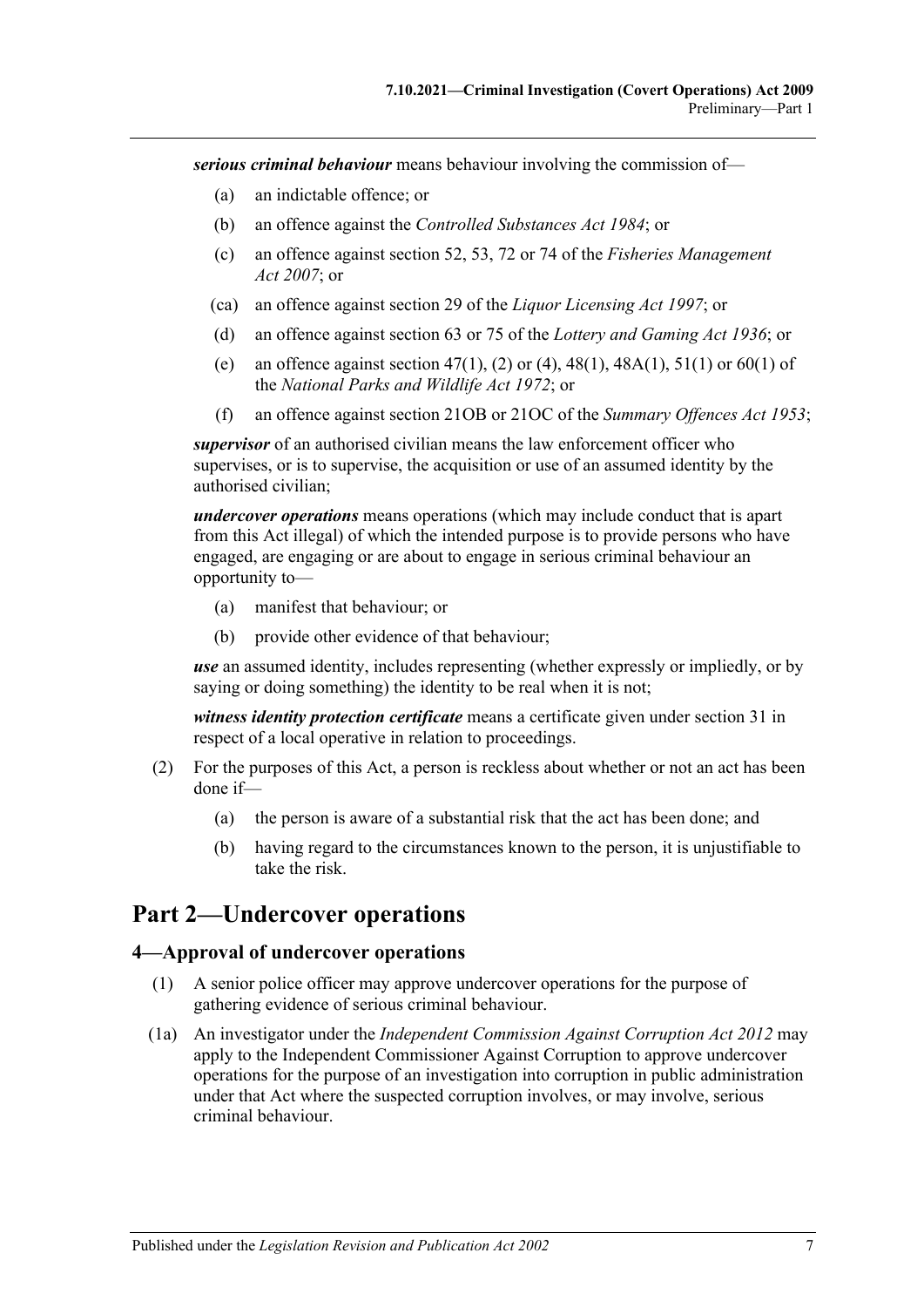- (2) An approval may not be given unless the senior police officer or the Independent Commissioner Against Corruption (as the case may be)—
	- (a) suspects, on reasonable grounds, that persons (whose identity may—but need not—be known to the officer) have engaged, are engaging or are about to engage in serious criminal behaviour of the kind to which the proposed undercover operations relate; and
	- (b) is satisfied on reasonable grounds that the ambit of the proposed undercover operations is not more extensive than could reasonably be justified in view of the nature and extent of the suspected serious criminal behaviour; and
	- (c) is satisfied on reasonable grounds that the means are proportionate to the end; that is, that the proposed undercover operations are justified by the social harm of the serious criminal behaviour against which they are directed; and
	- (d) is satisfied on reasonable grounds that the undercover operations are properly designed to provide persons who have engaged, or are engaging or about to engage, in serious criminal behaviour an opportunity—
		- (i) to manifest that behaviour; or
		- (ii) to provide other evidence of that behaviour,

without undue risk that persons without a predisposition to serious criminal behaviour will be encouraged into serious criminal behaviour that they would otherwise have avoided.

- (3) Before giving approval, the senior police officer or the Independent Commissioner Against Corruption (as the case may be) must consider whether approval for similar operations has previously been sought, and, if sought and refused, the reasons for that refusal.
- (4) The approval must—
	- (a) be in writing; and
	- (b) be signed by the person giving the approval; and
	- (c) specify—
		- (i) the date and time of the signing, and the time from which the approval takes effect (which may be contemporaneous with or later than the time of signing but cannot be earlier); and
		- (ii) the persons who are authorised to participate in the operations; and
		- (iii) the nature of the conduct in which the participants are authorised to engage; and
		- (iv) a period (not exceeding 3 months) for which the approval is given.
- (5) A senior police officer or the Independent Commissioner Against Corruption (as the case may be) may renew, from time to time, an approval for 1 or more further periods.
- (6) A senior police officer or the Independent Commissioner Against Corruption (as the case may be) must, within 14 days after giving or renewing an approval, cause a copy of the instrument of approval or renewal to be given to the Attorney-General.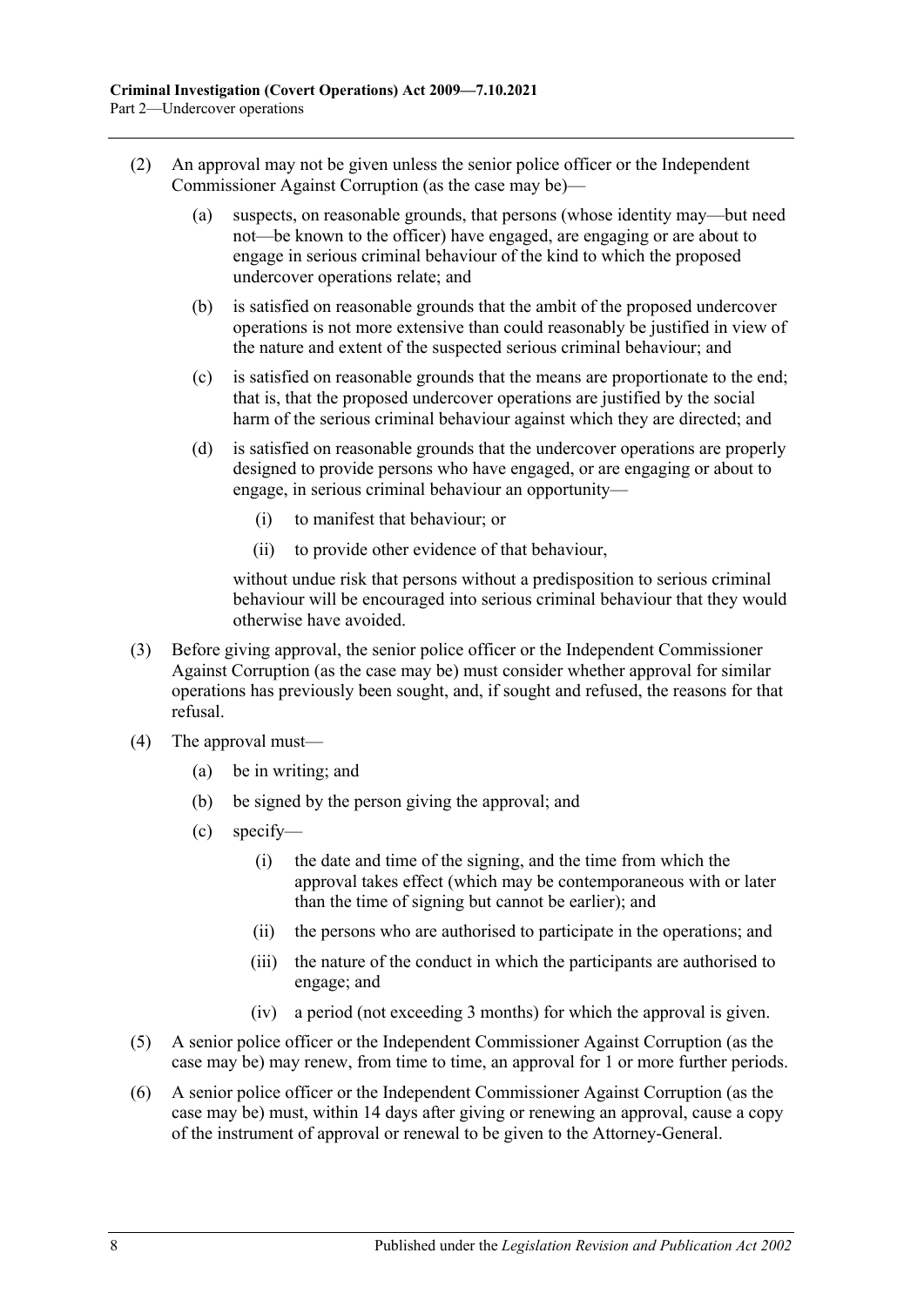(7) In this section—

*senior police officer* means a police officer of or above the rank of Superintendent.

## <span id="page-8-0"></span>**5—Legal immunity of persons taking part in approved undercover operations**

- (1) Despite any other law, an authorised participant in approved undercover operations incurs no criminal liability by taking part in undercover operations in accordance with the terms of the approval.
- (2) This section operates both prospectively and retrospectively.

# <span id="page-8-2"></span><span id="page-8-1"></span>**Part 3—Assumed identities**

## **Division 1—Authority to acquire or use assumed identity**

#### <span id="page-8-3"></span>**6—Application for authority**

- (1) A law enforcement officer of a law enforcement agency may apply to the chief officer of the law enforcement agency for an authority for the law enforcement officer, or another person, to do either or both of the following:
	- (a) acquire an assumed identity;
	- (b) use an assumed identity.
- (2) A separate application must be made in respect of each assumed identity to be acquired or used.
- (3) An application—
	- (a) must be in writing in the form approved by the chief officer; and
	- (b) must contain the following information:
		- (i) the name of the applicant;
		- (ii) the name of the person to be authorised to acquire or use an assumed identity (if not the applicant);
		- (iii) if the person to be authorised is not a law enforcement officer—the name and rank or position of the person proposed to be appointed as supervisor and an explanation of why it is necessary for a person who is not a law enforcement officer to acquire or use the assumed identity;
		- (iv) details of the proposed assumed identity;
		- (v) reasons for the need to acquire or use an assumed identity;
		- (vi) to the extent known—details of the investigation or intelligence gathering exercise in which the assumed identity will be used;
		- (vii) details of the issuing agencies (if any) and the types of evidence to be issued by them;
		- (viii) details of any application to be made for an order under [section](#page-11-1) 12 in respect of the assumed identity.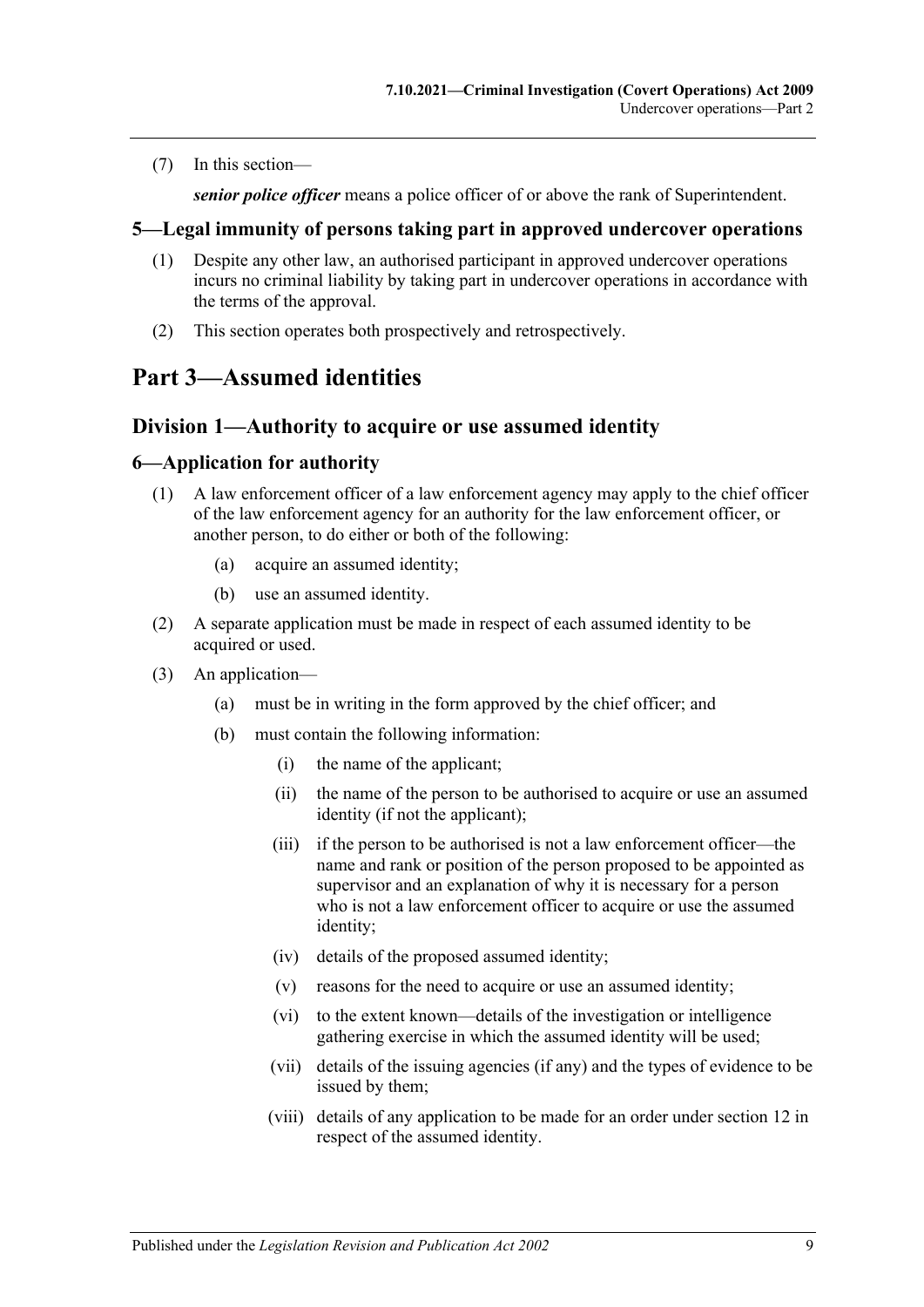(4) An applicant must provide the chief officer with any other information required by the chief officer for the purposes of determining the application.

## <span id="page-9-0"></span>**7—Determination of applications**

- (1) The chief officer of a law enforcement agency may, on application under [section](#page-8-3) 6 for an authority, grant the authority subject to such conditions as the chief officer thinks fit.
- (2) The chief officer may not grant any such authority unless satisfied on reasonable grounds—
	- (a) that the assumed identity is necessary for the purposes of an investigation or intelligence gathering in relation to criminal activity; and
	- (b) that the risk of abuse of the assumed identity by the authorised person is minimal; and
	- (c) if the application is for authorisation of an assumed identity for a person who is not a law enforcement officer—that it would be impossible or impracticable in the circumstances to authorise the acquisition or use (or both) of the assumed identity by a law enforcement officer for the purpose sought.
- <span id="page-9-2"></span>(3) If an authority is granted in respect of an authorised civilian, the chief officer must appoint a law enforcement officer of the agency to supervise the acquisition or use (or both) of the assumed identity by the authorised civilian.
- (4) A law enforcement officer appointed as supervisor under [subsection](#page-9-2) (3) must be—
	- (a) in the case of SA Police—of or above the rank of Sergeant;
	- (b) in the case of the Australian Crime Commission—of or above the rank of Senior Investigator.
- (5) An authority may also authorise any 1 or more of the following:
	- (a) an application for an order for an entry in a register of births, deaths or marriages under [section](#page-11-1) 12 or a corresponding law;
	- (b) a request under [section](#page-12-1) 14 or [23;](#page-14-4)
	- (c) the use of an assumed identity in a participating jurisdiction.
- (6) A separate authority is required for each assumed identity.

## <span id="page-9-1"></span>**8—Form of authority**

An authority must—

- (a) be in writing in the form approved by the chief officer of the law enforcement agency granting the authority; and
- (b) be signed by the person granting the authority; and
- (c) specify—
	- (i) the name of the person granting the authority;
	- (ii) the date on which the authority comes into effect;
	- (iii) details of the assumed identity authorised;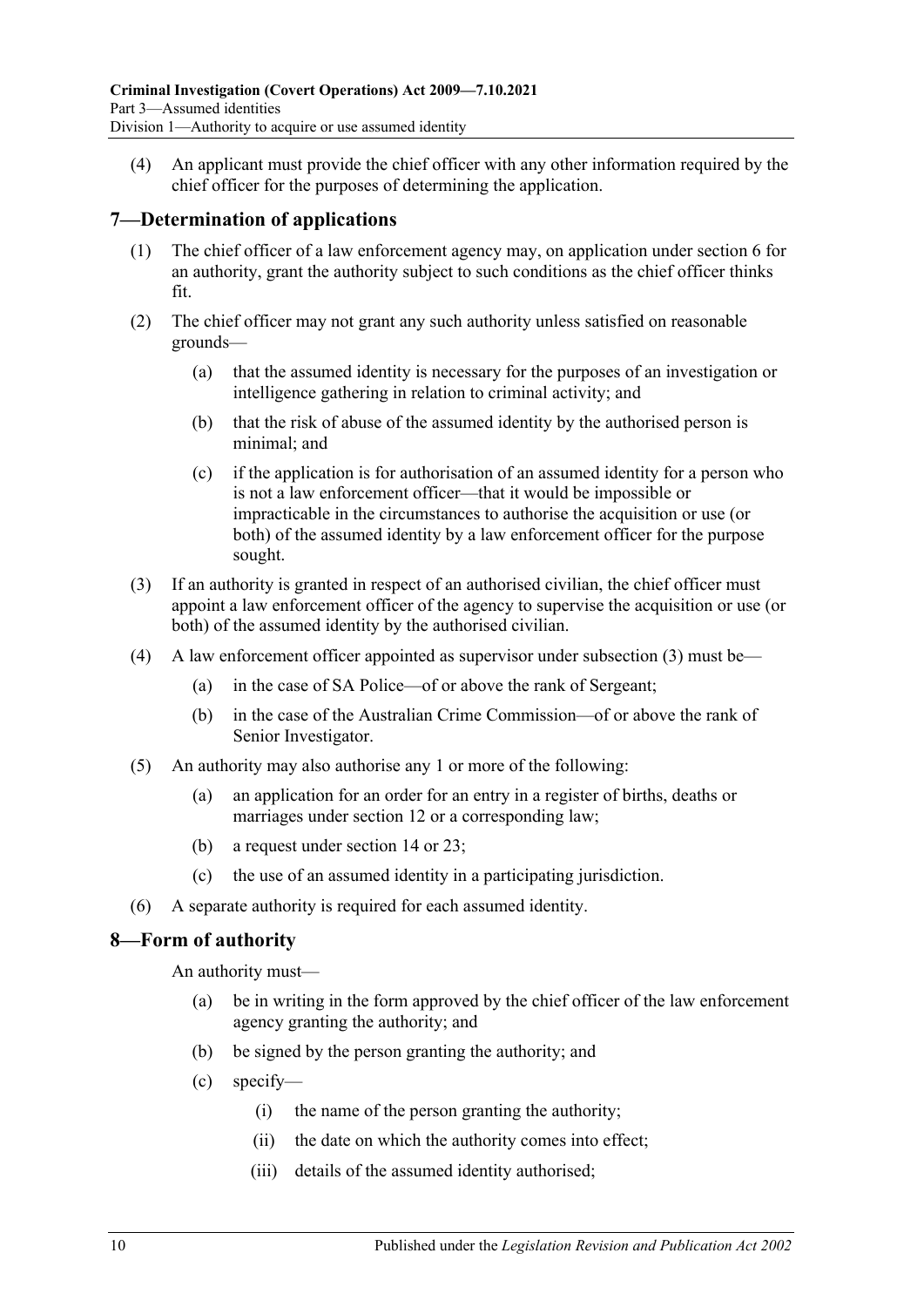- (iv) details of evidence of the assumed identity that may be acquired under the authority;
- (v) the conditions (if any) to which the authority is subject;
- (vi) the reason why the authority is granted;
- (vii) if the authority relates to an authorised officer—the name of the authorised officer;
- (viii) if the authority relates to an authorised civilian—
	- (A) the name of the authorised civilian; and
	- (B) the name of his or her supervisor under the authority; and
	- (C) the period (which may not exceed 3 months) for which the authority will remain in force;
- (ix) each issuing agency to which a request may be made under [section](#page-12-1) 14 or 23:
- (x) whether it authorises an application for an order for an entry in a register of births, deaths or marriages under [section](#page-11-1) 12 or a corresponding law;
- (xi) each participating jurisdiction in which the assumed identity may be used.

## <span id="page-10-0"></span>**9—Period of authority**

- (1) An authority for an authorised officer remains in force until cancelled.
- (2) An authority for an authorised civilian remains in force until the end of the period specified in the authority (which may not exceed 3 months), unless the authority is cancelled sooner.

## <span id="page-10-1"></span>**10—Variation or cancellation of authority**

- (1) The chief officer of a law enforcement agency who grants an authority—
	- (a) may vary or cancel the authority at any time; and
	- (b) must cancel the authority if satisfied (on a review or otherwise) that any of the grounds for the granting of the authority no longer exist.
- (2) The chief officer must give written notice of the variation or cancellation to—
	- (a) the authorised person to whom it relates; and
	- (b) if the authorised person is an authorised civilian—the authorised person's supervisor.
- (3) The notice must specify the reason why the authority is varied or cancelled.
- (4) The variation or cancellation takes effect—
	- (a) on the day the written notice is given to the authorised person; or
	- (b) if a later date is specified in the notice—on that day.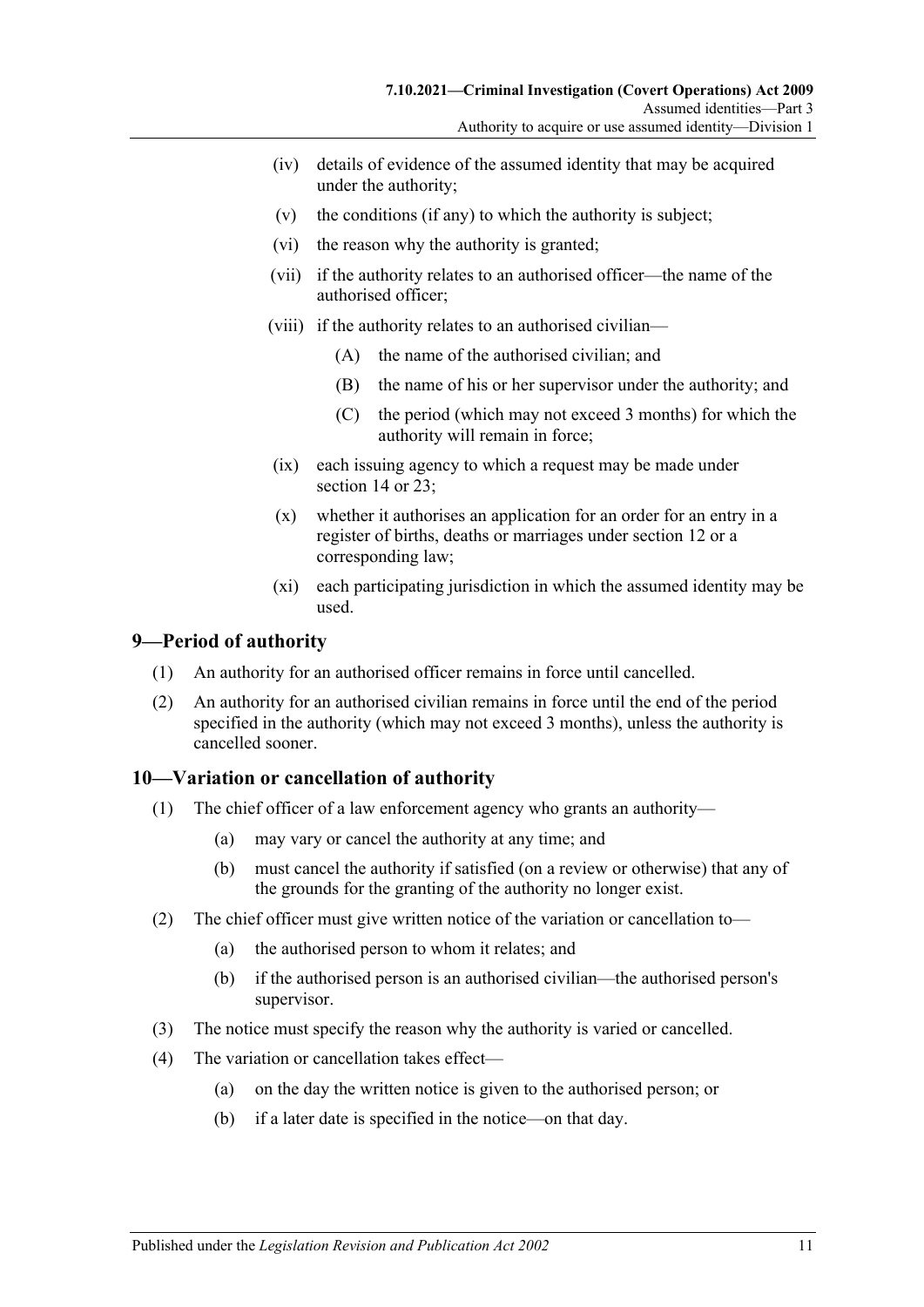## <span id="page-11-0"></span>**11—Yearly review of authority**

- (1) The chief officer of a law enforcement agency must, at least once in every 12 month period, review each authority granted under this Part.
- (2) The purpose of a review is to determine whether the grounds for the granting of the authority still exist.
- (3) If on a review the chief officer is satisfied—
	- (a) that the grounds for the granting of the authority still exist—the chief officer must record his or her opinion and the reasons for it in writing;
	- (b) that any of the grounds for the granting of the authority no longer exist—the chief officer must cancel the authority under [section](#page-10-1) 10.

#### <span id="page-11-1"></span>**12—Making entries in register of births, deaths and marriages**

- (1) The Supreme Court may order the Registrar of Births, Deaths and Marriages to make an entry in the Register under the *[Births, Deaths and Marriages Registration Act](http://www.legislation.sa.gov.au/index.aspx?action=legref&type=act&legtitle=Births%20Deaths%20and%20Marriages%20Registration%20Act%201996) 1996* in relation to the acquisition of an assumed identity under an authority or corresponding authority.
- (2) The Court may only make an order under this section—
	- (a) on application by—
		- (i) the chief officer of a law enforcement agency; or
		- (ii) the chief officer of a law enforcement agency under a corresponding law; and
	- (b) if satisfied that the order is justified having regard to the nature of the activities undertaken or to be undertaken by the officer or person under the authority or corresponding authority.
- (3) An application for an order under this section must be heard in closed court.
- (4) The Registrar of Births, Deaths and Marriages must give effect to an order under this section—
	- (a) within the period specified in the order; or
	- (b) if no period is specified in the order—within 28 days after the day on which the order is made.

## <span id="page-11-2"></span>**13—Cancellation of authority affecting entry in register of births, deaths and marriages**

- <span id="page-11-4"></span><span id="page-11-3"></span>(1) This section applies if—
	- (a) the chief officer of a law enforcement agency cancels an authority for an assumed identity; and
	- (b) there is an entry in relation to that identity—
		- (i) in the Register under the *[Births, Deaths and Marriages Registration](http://www.legislation.sa.gov.au/index.aspx?action=legref&type=act&legtitle=Births%20Deaths%20and%20Marriages%20Registration%20Act%201996)  Act [1996](http://www.legislation.sa.gov.au/index.aspx?action=legref&type=act&legtitle=Births%20Deaths%20and%20Marriages%20Registration%20Act%201996)* as a consequence of an order under [section](#page-11-1) 12; or
		- (ii) in a register of births, deaths or marriages in a participating jurisdiction as a consequence of an order under a corresponding law of the jurisdiction.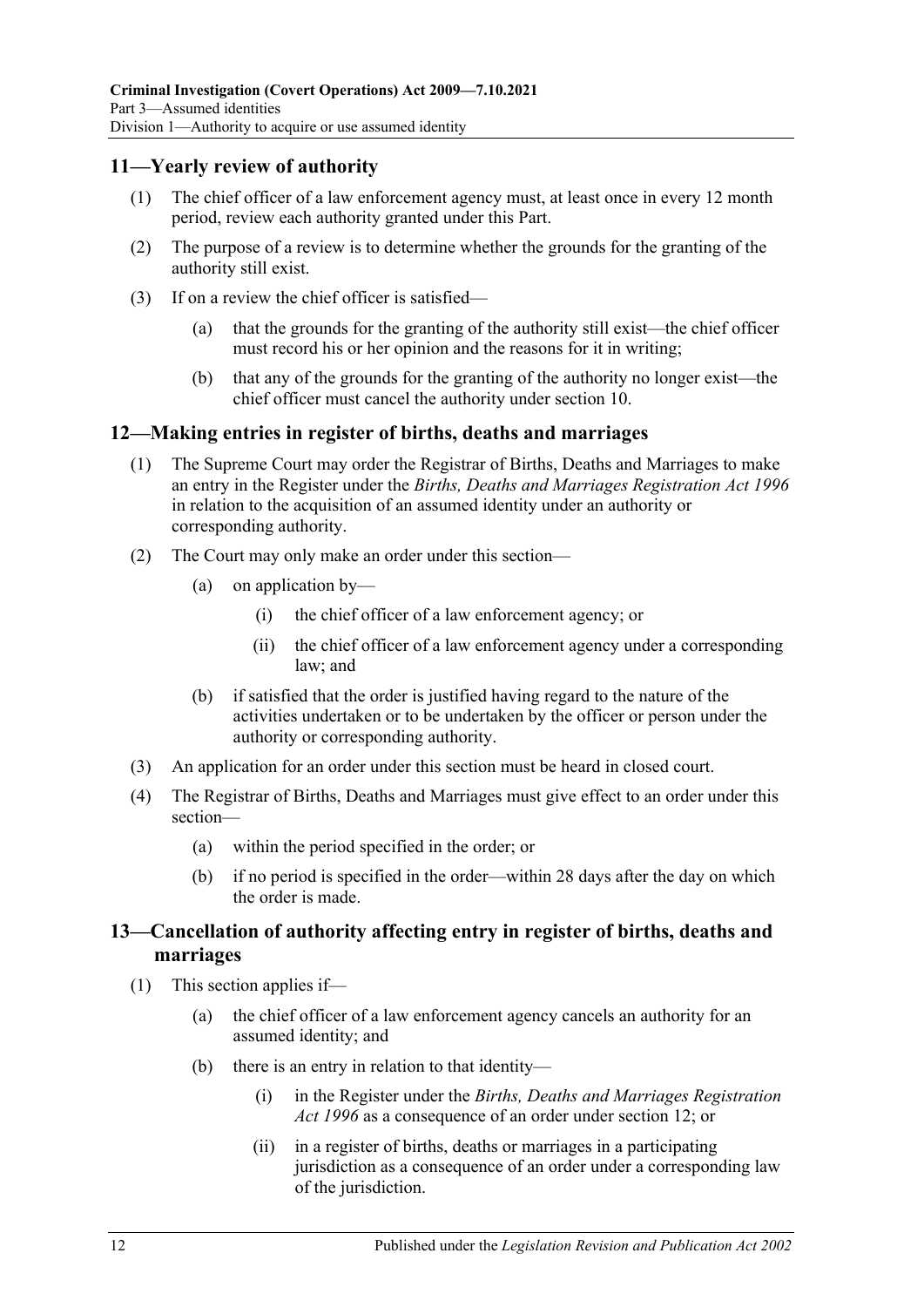- <span id="page-12-3"></span>(2) If [subsection](#page-11-3)  $(1)(b)(i)$  applies—
	- (a) the chief officer must, within 28 days after the day on which the authority is cancelled, apply to the Supreme Court for an order that the Registrar of Births, Deaths and Marriages cancel the entry; and
	- (b) the Registrar of Births, Deaths and Marriages must give effect to the order within 28 days after the day on which the order is made.
- (3) An application under [subsection](#page-12-3) (2)(a) must be heard in closed court.
- (4) If [subsection](#page-11-4) (1)(b)(ii) applies, the chief officer must apply for an order under the corresponding law to cancel the entry within 28 days after the day on which the authority is cancelled.

## <span id="page-12-0"></span>**Division 2—Evidence of assumed identity**

#### <span id="page-12-1"></span>**14—Request for evidence of assumed identity**

- (1) Subject to this section, the chief officer of a law enforcement agency who grants an authority under this Part may request the chief officer of an issuing agency specified in the authority—
	- (a) to produce evidence of an assumed identity in accordance with the authority; and
	- (b) to provide the authorised person named in the authority with evidence of the assumed identity.
- (2) A request under this section must specify a reasonable period for compliance with the request.
- (3) The chief officer of—
	- (a) a government issuing agency must comply with a request under this section within the period specified in the request;
	- (b) a non-government issuing agency may comply with a request under this section.
- (4) A request cannot be made under this section for an entry in the Register under the *[Births, Deaths and Marriages Registration Act](http://www.legislation.sa.gov.au/index.aspx?action=legref&type=act&legtitle=Births%20Deaths%20and%20Marriages%20Registration%20Act%201996) 1996*.
- (5) In this section—

*evidence* means evidence similar to that ordinarily produced or given by the issuing authority.

#### <span id="page-12-2"></span>**15—Cancellation of evidence of assumed identity**

- (1) The chief officer of an issuing agency must cancel evidence of an assumed identity produced by the agency if directed in writing to do so by the chief officer for the time being of the law enforcement agency that requested the evidence be produced.
- (2) In this section—

*cancel* includes delete or alter an entry in a record of information.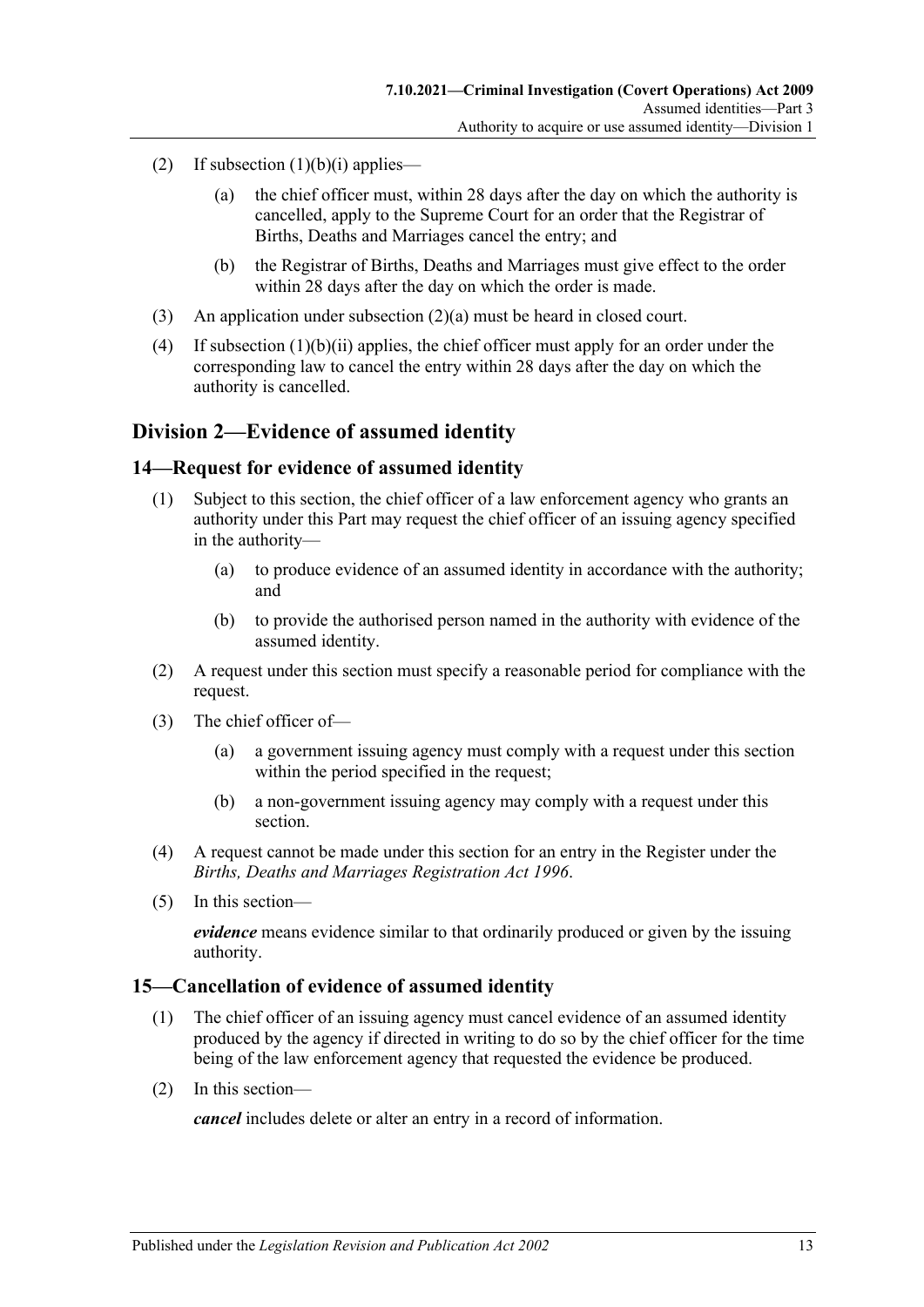## <span id="page-13-0"></span>**16—Legal immunity of officers of issuing agencies**

The chief officer or any other officer of an issuing agency (whether government or non-government) who does something that, apart from this section, would be an offence, is not criminally responsible for the offence if the thing is done to comply with a request under this Division.

#### <span id="page-13-1"></span>**17—Indemnity for issuing agencies and officers**

Where the chief officer of a law enforcement agency makes a request or gives a direction under this Division to the chief officer of an issuing agency (whether government or non-government), the law enforcement agency must indemnify the issuing agency, or an officer of the agency, for any liability incurred by the agency or officer (including reasonable costs) if—

- (a) the liability is incurred because of something done by the agency or officer to comply with the request or direction in the course of duty; and
- (b) the requirements (if any) prescribed by the regulations have been met.

## <span id="page-13-2"></span>**Division 3—Effect of authority**

#### <span id="page-13-3"></span>**18—Assumed identity may be acquired and used**

- (1) An authorised officer may acquire or use (or acquire and use) an assumed identity if the acquisition or use (or acquisition and use) is—
	- (a) in accordance with an authority; and
	- (b) in the course of duty.
- (2) An authorised civilian may acquire or use (or acquire and use) an assumed identity if the acquisition or use (or acquisition and use) is in accordance with—
	- (a) an authority; and
	- (b) any direction by the person's supervisor under the authority.

## <span id="page-13-4"></span>**19—Legal immunity of authorised persons acting under authority**

Where an authorised person does something (whether in this State or elsewhere) that, apart from this section, would be an offence, the officer or person is not criminally responsible for the offence if—

- (a) the act is done in the course of acquiring or using an assumed identity in accordance with an authority; and
- (b) the act is done—
	- (i) in the case of an authorised officer—in the course of his or her duty; or
	- (ii) in the case of an authorised civilian—in accordance with any direction by his or her supervisor under the authority; and
- (c) doing the act would not be an offence if the assumed identity were the person's real identity.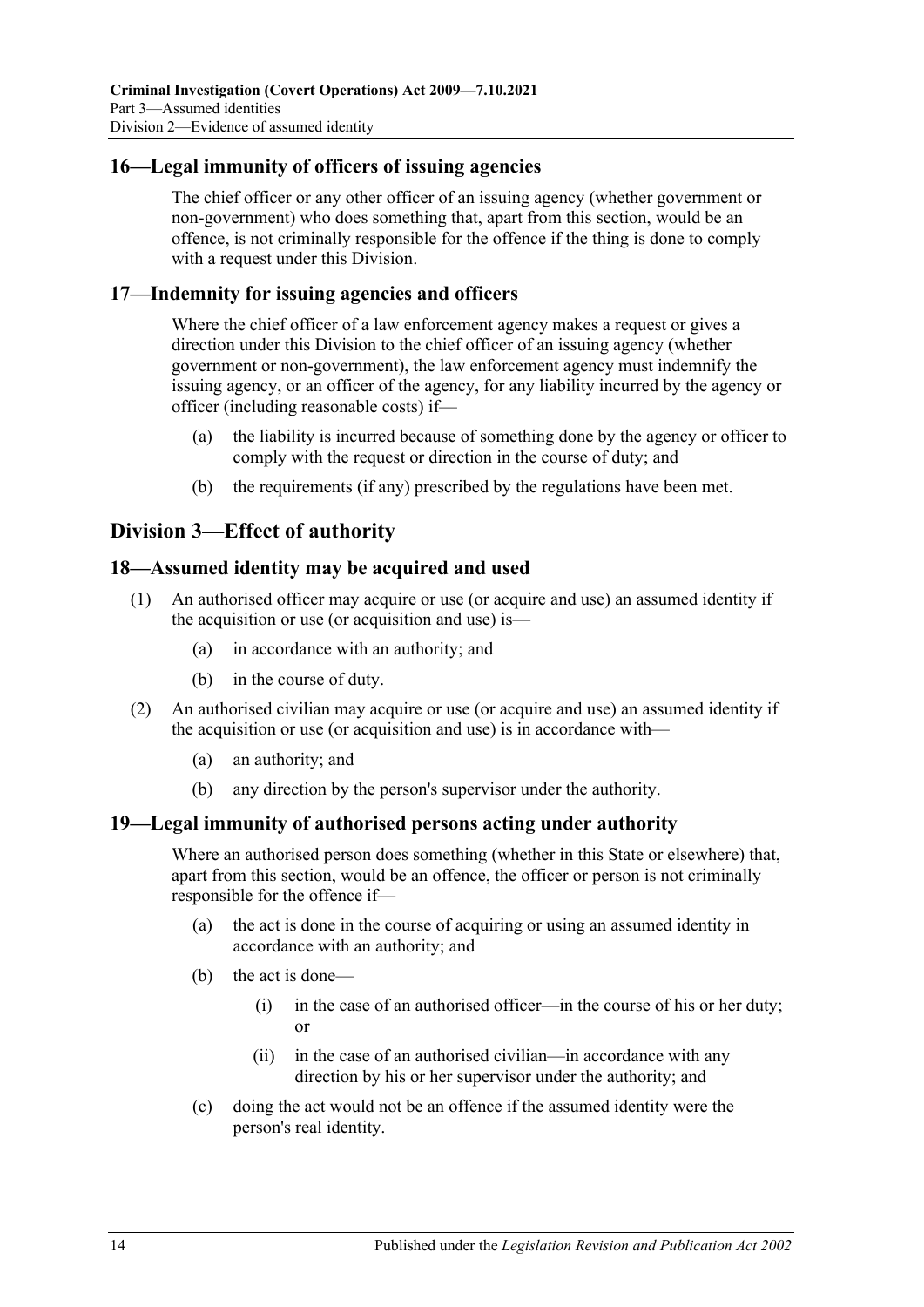## <span id="page-14-0"></span>**20—Indemnity for authorised persons**

Where the chief officer of a law enforcement agency grants an authority, the law enforcement agency must indemnify the authorised person under the authority for any liability incurred by the person (including reasonable costs) because of something done by the person (whether in this State or elsewhere) if—

- (a) the act is done in the course of acquiring or using an assumed identity in accordance with the authority; and
- (b) the act is done—
	- (i) in the case of an authorised officer—in the course of his or her duty; or
	- (ii) in the case of an authorised civilian—in accordance with any direction by his or her supervisor under the authority; and
- (c) the requirements (if any) prescribed by the regulations have been met.

## <span id="page-14-1"></span>**21—Particular qualifications**

- (1) [Sections 19](#page-13-4) and [20](#page-14-0) do not apply to anything done by an authorised person if—
	- (a) a particular qualification is needed to do the thing; and
	- (b) the person does not have that qualification.
- (2) This section applies whether or not the person has acquired as evidence of an assumed identity a document indicating that he or she has that qualification.

## <span id="page-14-2"></span>**22—Effect of being unaware of variation or cancellation of authority**

- (1) If an authority has been varied in a way that limits its scope, this Division continues to apply to the authorised person to whom it relates as if it had not been so varied for as long as the person—
	- (a) is unaware of the variation; and
	- (b) is not reckless about the existence of the variation.
- (2) If an authority has been cancelled, this Division continues to apply to the authorised person to whom it related as if it had not been cancelled for as long as the person—
	- (a) is unaware of the cancellation; and
	- (b) is not reckless about the existence of the cancellation.

# <span id="page-14-3"></span>**Division 4—Mutual recognition**

## <span id="page-14-4"></span>**23—Requests to participating jurisdiction for evidence of assumed identity**

- (1) The chief officer of a law enforcement agency granting an authority may, if the authority authorises a request under this section, request the chief officer of an issuing agency of a participating jurisdiction specified in the authority—
	- (a) to produce evidence of the assumed identity in accordance with the authority; and
	- (b) to give evidence of the assumed identity to the authorised person named in the authority.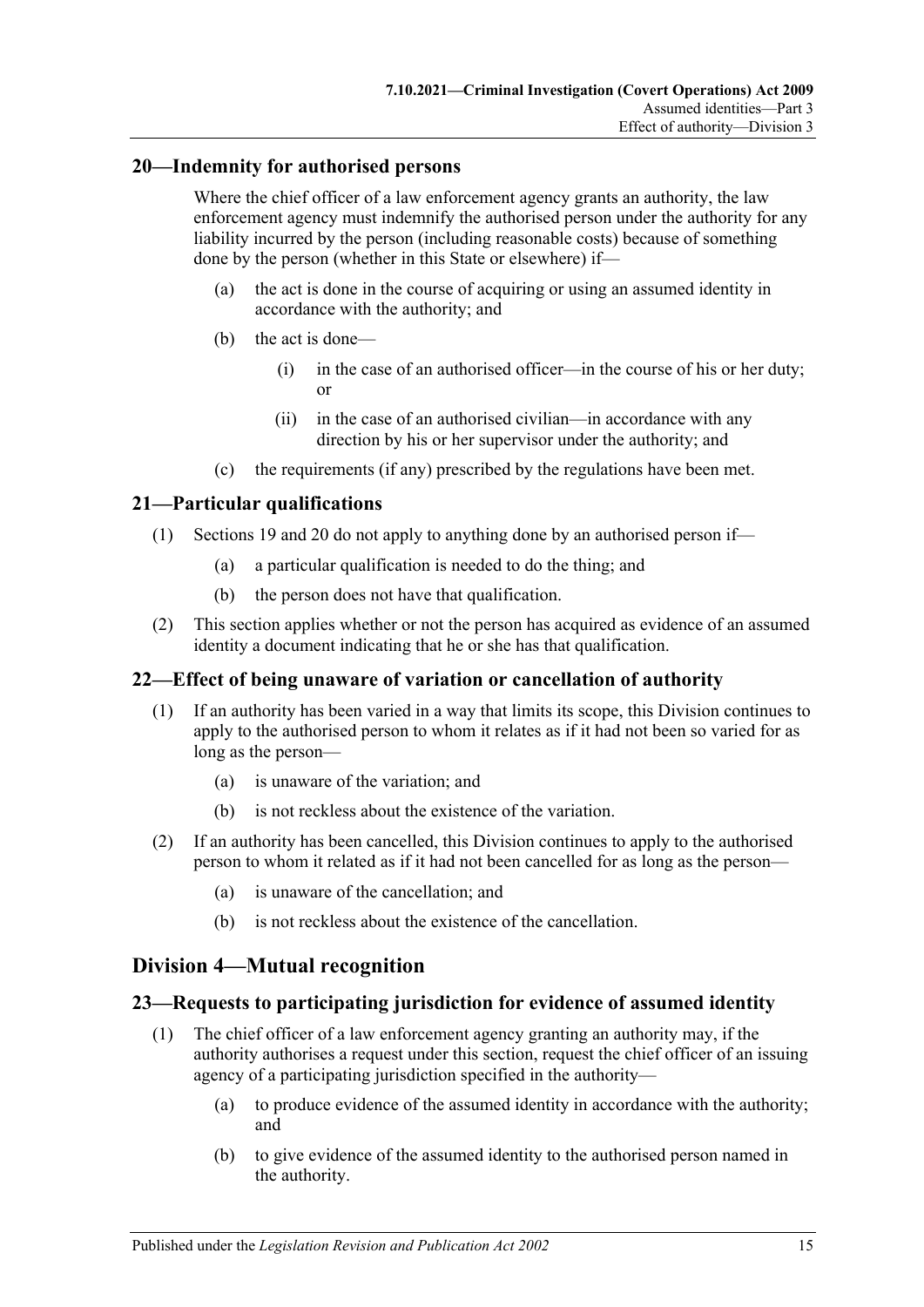- (2) If the chief officer of a law enforcement agency makes a request to the chief officer of an issuing agency of a participating jurisdiction under this section, the law enforcement agency must indemnify the issuing agency, and any officer of the issuing agency, for any liability incurred by the agency or officer (including reasonable costs) if—
	- (a) the liability is incurred because of something done (whether in this State or elsewhere) by the agency or officer to comply with the request in the course of duty; and
	- (b) the requirements (if any) prescribed by the regulations have been met.

## <span id="page-15-0"></span>**24—Requests from participating jurisdiction for evidence of assumed identity**

- (1) This section applies if—
	- (a) an authority under a corresponding law authorises a request—
		- (i) to produce evidence of an assumed identity in this State; and
		- (ii) to provide evidence of the assumed identity to the authorised person named in the authority; and
	- (b) the request is made to the chief officer of an issuing agency in this State; and
	- (c) the request specifies a reasonable period for compliance with the request.
- (2) The chief officer of an issuing agency—
	- (a) in the case of a government issuing agency—must comply with any such request within the period specified in the request;
	- (b) in the case of a non-government issuing agency—may comply with any such request.
- (3) The chief officer of an issuing agency that produces evidence of an assumed identity as the result of a request under this section must cancel the evidence if directed in writing to do so by the chief officer for the time being of the law enforcement agency that requested the evidence be produced.
- (4) In this section—

*cancel* includes delete or alter an entry in a record of information.

## <span id="page-15-1"></span>**Division 5—Compliance and monitoring**

#### <span id="page-15-2"></span>**25—Misuse of assumed identity**

- (1) An authorised officer is guilty of an offence if—
	- (a) he or she intentionally, knowingly or recklessly acquires evidence of, or uses, an assumed identity covered by his or her authority; and
	- (b) he or she knows that, or is reckless as to whether, the acquisition or use is not—
		- (i) in accordance with his or her authority; or
		- (ii) in the course of duty.

Maximum penalty: Imprisonment for 2 years.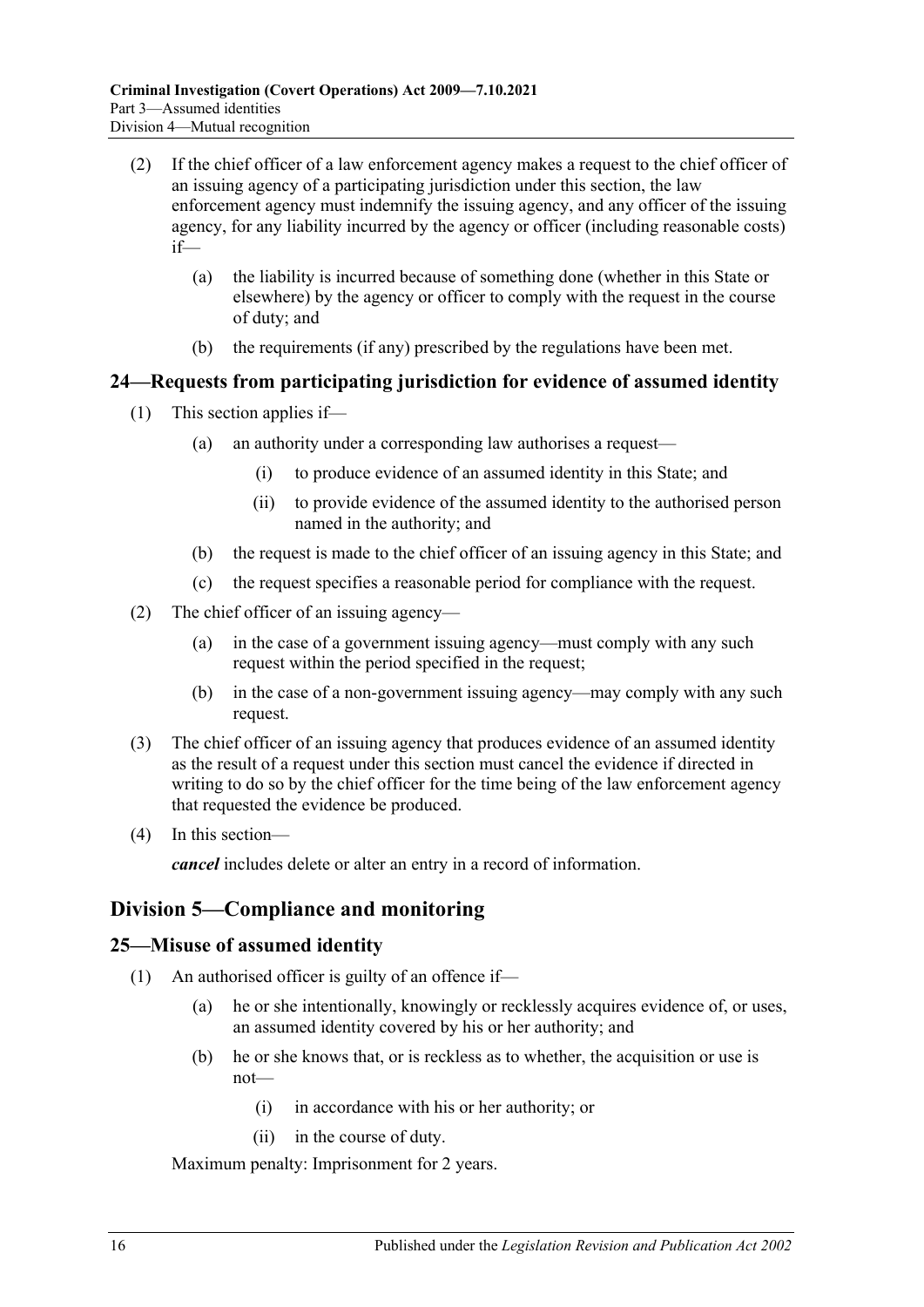- (2) An authorised civilian is guilty of an offence if—
	- (a) he or she intentionally, knowingly or recklessly acquires evidence of, or uses, an assumed identity covered by his or her authority; and
	- (b) he or she knows that, or is reckless as to whether, the acquisition or use is not in accordance with—
		- (i) his or her authority; or
		- (ii) the directions of his or her supervisor under the authority.

Maximum penalty: Imprisonment for 2 years.

#### <span id="page-16-2"></span><span id="page-16-0"></span>**26—Disclosing information about assumed identity**

- (1) A person is guilty of an offence if—
	- (a) the person intentionally, knowingly or recklessly discloses information that the person knows or is reckless as to whether it reveals, or is likely to reveal, that an assumed identity acquired or used by another person is not the other person's real identity; and
	- (b) the person knows, or is reckless as to whether, the disclosure is not made—
		- (i) in connection with the administration or execution of this Act or a corresponding law; or
		- (ii) for the purposes of proceedings arising out of or otherwise related to this Act or a corresponding law or of a report of any such proceedings; or
		- (iii) in accordance with any requirement imposed by law.

Maximum penalty: Imprisonment for 2 years.

- (2) A person is guilty of an offence against this subsection if the person commits an offence against [subsection](#page-16-2) (1) in circumstances in which—
	- (a) the person intends to endanger the health or safety of another or prejudice the effective conduct of an investigation or intelligence gathering in relation to criminal activity; or
	- (b) the person knows, or is reckless as to whether, the disclosure of the information—
		- (i) endangers or will endanger the health or safety of another; or
		- (ii) prejudices or will prejudice the effective conduct of an investigation or intelligence gathering in relation to criminal activity.

Maximum penalty: Imprisonment for 10 years.

#### <span id="page-16-3"></span><span id="page-16-1"></span>**27—Record keeping**

(1) The chief officer of a law enforcement agency must cause appropriate records to be kept about the operation of this Part in respect of the agency.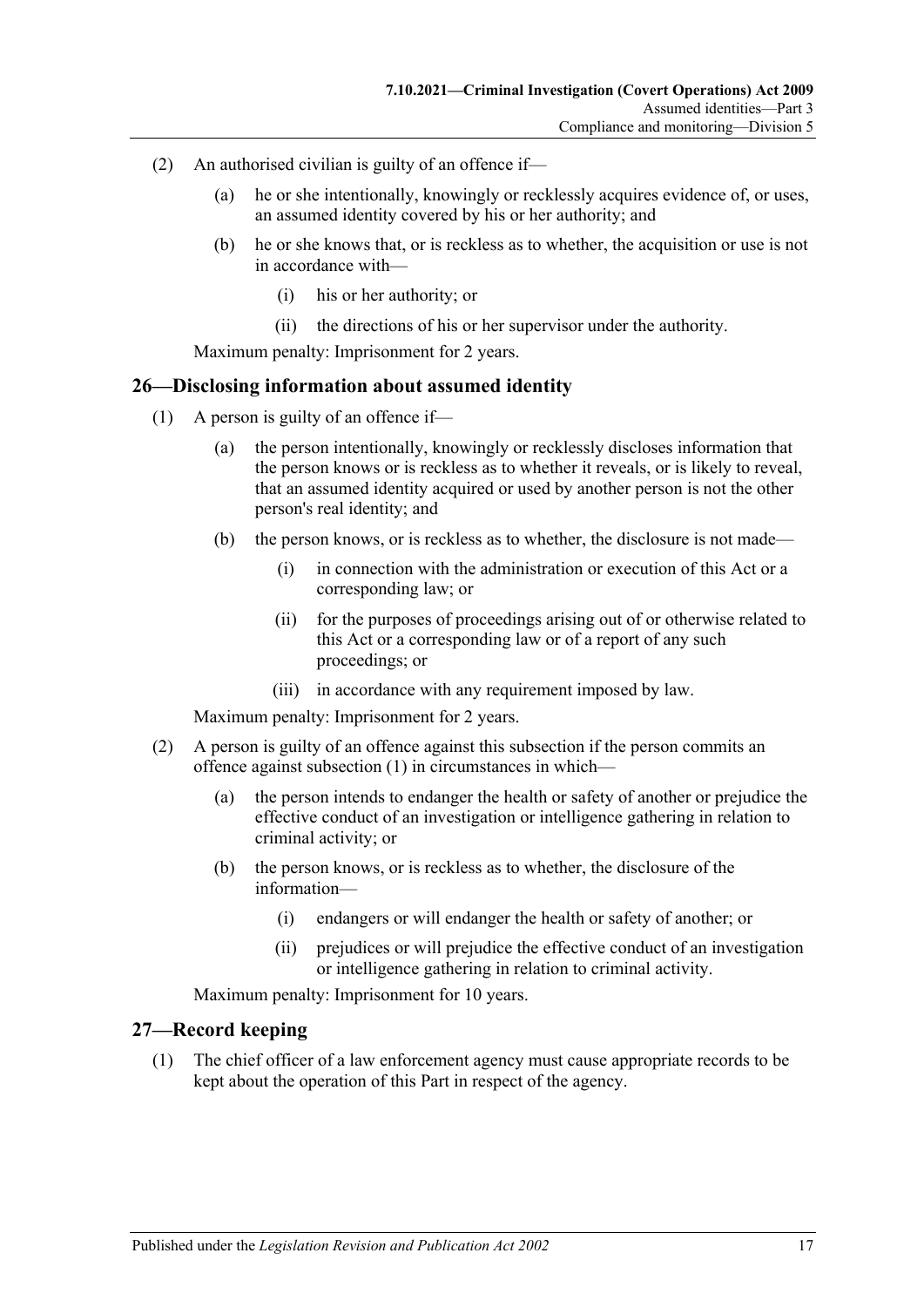- (2) For the purposes of [subsection](#page-16-3) (1), the records of the agency must include the following information in respect of each authority granted, varied or cancelled under this Part:
	- (a) the date on which the authority was granted, varied or cancelled and the name of the person who granted, varied or cancelled the authority;
	- (b) the name of the authorised person under the authority, together with details of the assumed identity to which the authority applies;
	- (c) details of any request made to an issuing agency under [section](#page-12-1) 14 in respect of the authority;
	- (d) the general nature of the duties undertaken by the authorised person under the assumed identity;
	- (e) general details of relevant financial transactions entered into using the assumed identity;
	- (f) details of the annual reviews of the authority.

## <span id="page-17-0"></span>**28—Audit of records**

- (1) The chief officer of a law enforcement agency must arrange for the records kept for each authority in respect of the agency to be audited—
	- (a) at least once every 6 months while the authority is in force; and
	- (b) at least once in the 6 months following the cancellation or expiry of the authority.
- (2) An audit must be conducted by a person appointed by the chief officer.
- (3) The person appointed to conduct an audit—
	- (a) may but need not be an officer of the law enforcement agency;
	- (b) must not be a person—
		- (i) who granted, varied or cancelled any of the authorities to which the records relate; or
		- (ii) who is or was an authorised person under any of the authorities to which the records relate.
- (4) The results of an audit are to be reported to the chief officer.

# <span id="page-17-1"></span>**Division 6—Delegation**

## <span id="page-17-2"></span>**29—Delegation**

- (1) Despite any other Act or law to the contrary, the functions of a chief officer of a law enforcement agency under this Part may not be delegated to any other person except as provided by this section.
- (2) A chief officer of a law enforcement agency may delegate to a senior officer of the agency any of the chief officer's functions under this Part.
- (3) No more than 4 delegations may be in force under this section at any 1 time in respect of any 1 law enforcement agency.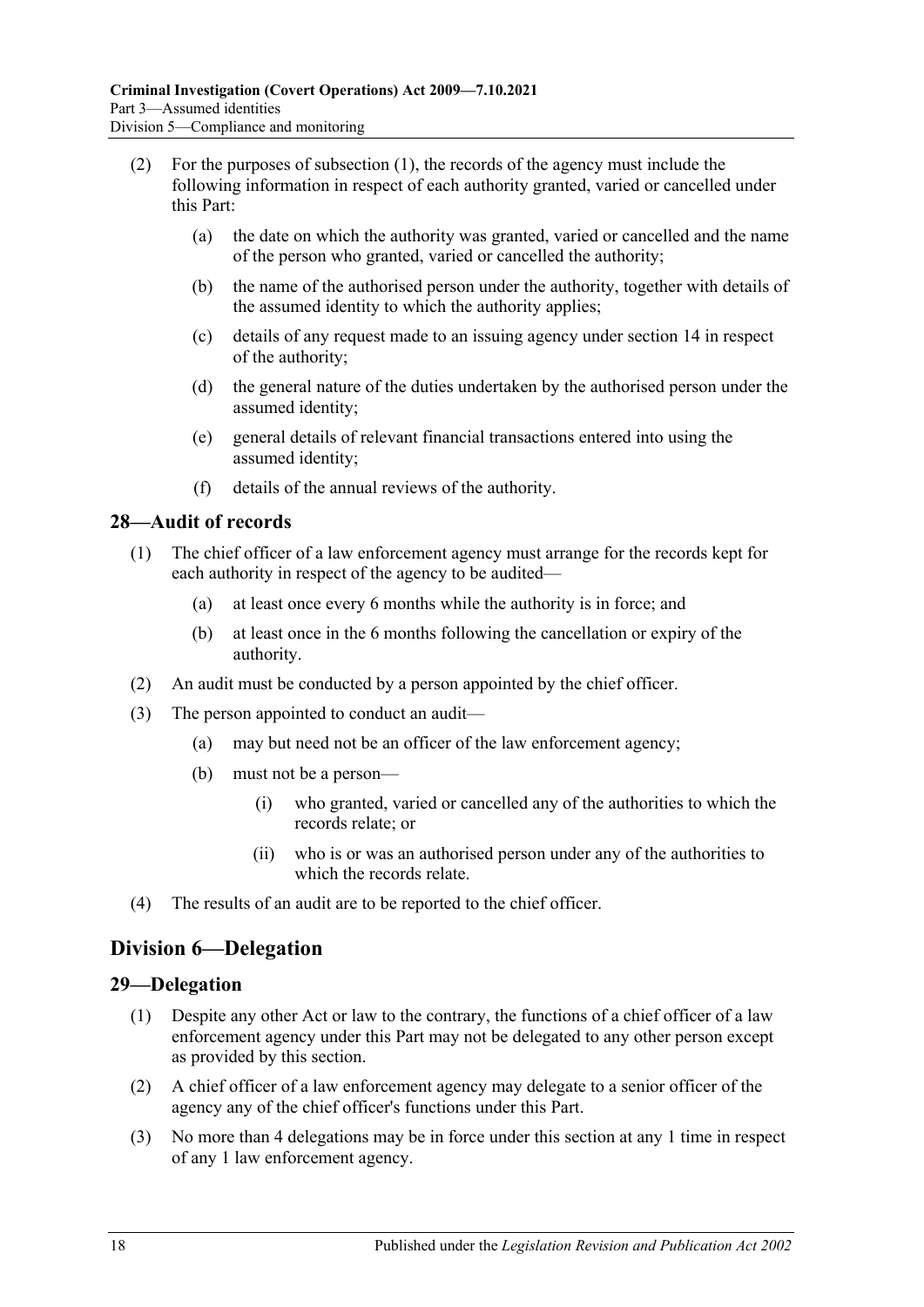(4) In this section—

*senior officer* means—

- (a) in relation to SA Police—a police officer of or above the rank of Superintendent;
- (b) in relation to the Australian Crime Commission—
	- (i) the Director National Operations; or
	- (ii) a Director; or
	- (iii) the General Manager National Operations; or
	- (iv) a member of staff of the Australian Crime Commission who is an SES employee or acting SES employee (within the meaning of the *Australian Crime Commission Act 2002* of the Commonwealth) and who holds a position that is prescribed by the regulations for the purposes of this definition.

# <span id="page-18-0"></span>**Part 4—Witness identity protection**

## <span id="page-18-1"></span>**Division 1—Interpretation**

#### <span id="page-18-2"></span>**30—Interpretation**

For the purposes of this Part—

- (a) a charge against a person for an offence is *outstanding* until the charge is finally dealt with in any of the following ways:
	- (i) the charge is withdrawn;
	- (ii) the charge is dismissed by a court;
	- (iii) the person is discharged by a court following committal proceedings;
	- (iv) the person is acquitted or found guilty of the offence;
	- (v) the person is declared under Part 8A of the *[Criminal Law](http://www.legislation.sa.gov.au/index.aspx?action=legref&type=act&legtitle=Criminal%20Law%20Consolidation%20Act%201935)  [Consolidation Act](http://www.legislation.sa.gov.au/index.aspx?action=legref&type=act&legtitle=Criminal%20Law%20Consolidation%20Act%201935) 1935* to be liable to supervision;
	- (vi) in any other case—when proceedings relating to the charge are otherwise concluded or terminated; and
- (b) anything permitted to be done by a party to proceedings may be done by the party's lawyer; and
- (c) any requirement to give something to a party to proceedings is satisfied by giving the thing to the party's lawyer.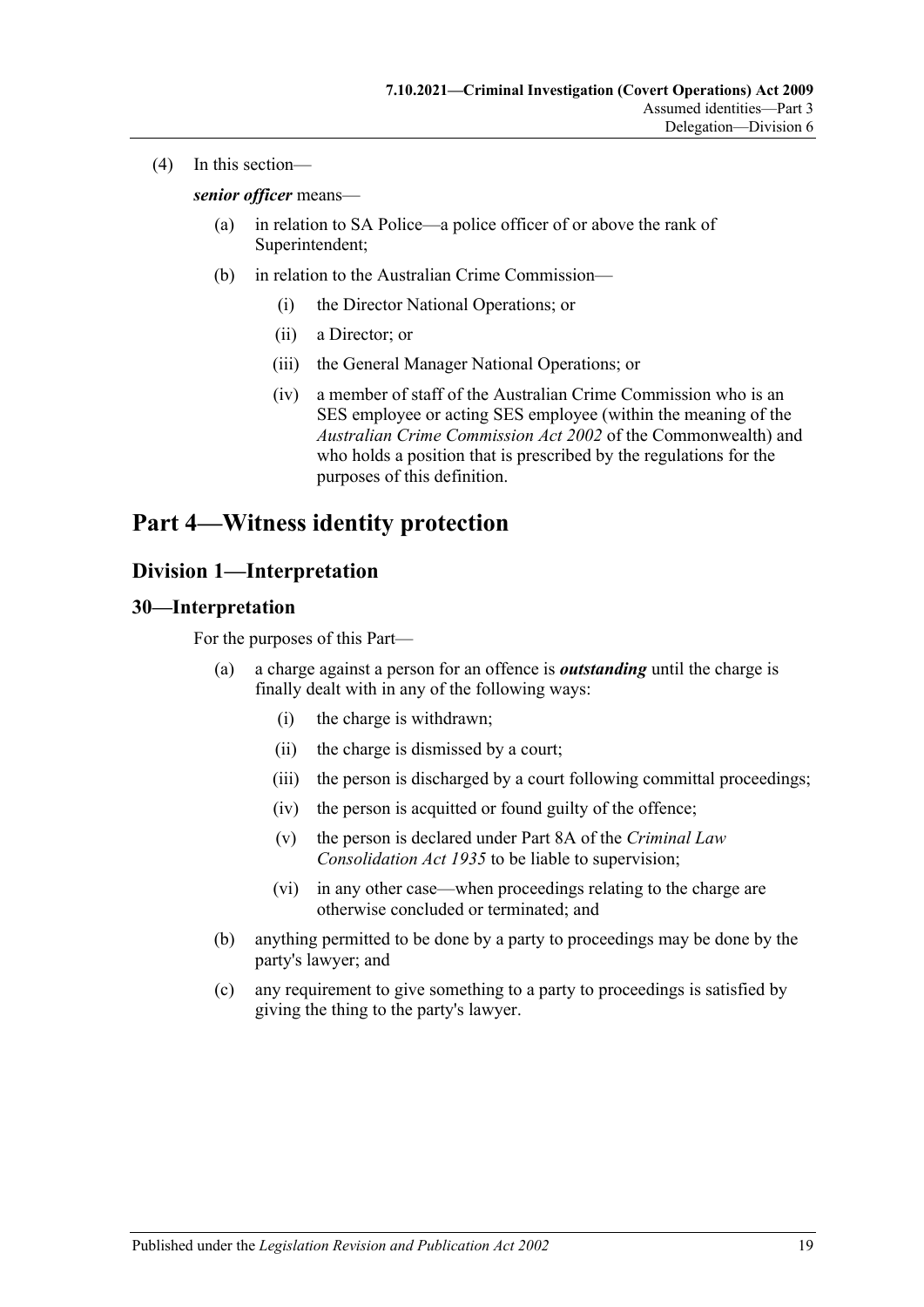# <span id="page-19-0"></span>**Division 2—Witness identity protection certificates for local operatives**

## <span id="page-19-1"></span>**31—Chief officer may give witness identity protection certificate to local operative**

- <span id="page-19-3"></span>(1) The chief officer of a law enforcement agency may give a certificate in respect of a local operative in relation to proceedings (a *witness identity protection certificate*) if—
	- (a) the local operative is, or may be, required to give evidence in the proceedings; and
	- (b) the chief officer is satisfied on reasonable grounds that the disclosure in the proceedings of the local operative's identity or where the local operative lives is likely—
		- (i) to endanger the safety of the local operative or another person; or
		- (ii) to prejudice an investigation.
- (2) The chief officer may not give a witness identity protection certificate in respect of the local operative until the chief officer has received the following information from the local operative verified by statutory declaration:
	- (a) whether he or she has ever been convicted or found guilty of an offence (in this State or elsewhere) and, if so, particulars of each offence;
	- (b) whether any charges against the local operative for an offence are pending or outstanding (in this State or elsewhere) and, if so, particulars of each charge;
	- (c) if the local operative is or was a law enforcement officer—
		- (i) whether he or she has ever been found guilty of professional misconduct and, if so, particulars of each finding; and
		- (ii) whether to his or her knowledge any allegations of professional misconduct against him or her are outstanding and, if so, particulars of each allegation;
	- (d) whether to the local operative's knowledge a court (in this State or elsewhere) has ever made any adverse comment about his or her credibility and, if so, particulars of the comment;
	- (e) whether the local operative has ever made a false representation when the truth was required and, if so, particulars of the representation;
	- (f) particulars of anything else known to the local operative that may be relevant to his or her credibility.
- <span id="page-19-2"></span>(3) A person cannot be compelled to disclose or produce a statutory declaration made under this section in any proceedings.
- (4) However, [subsection \(3\)](#page-19-2) does not apply to—
	- (a) proceedings for perjury or otherwise in respect of the falsity of the statutory declaration; or
	- (b) proceedings of a disciplinary nature against a law enforcement officer; or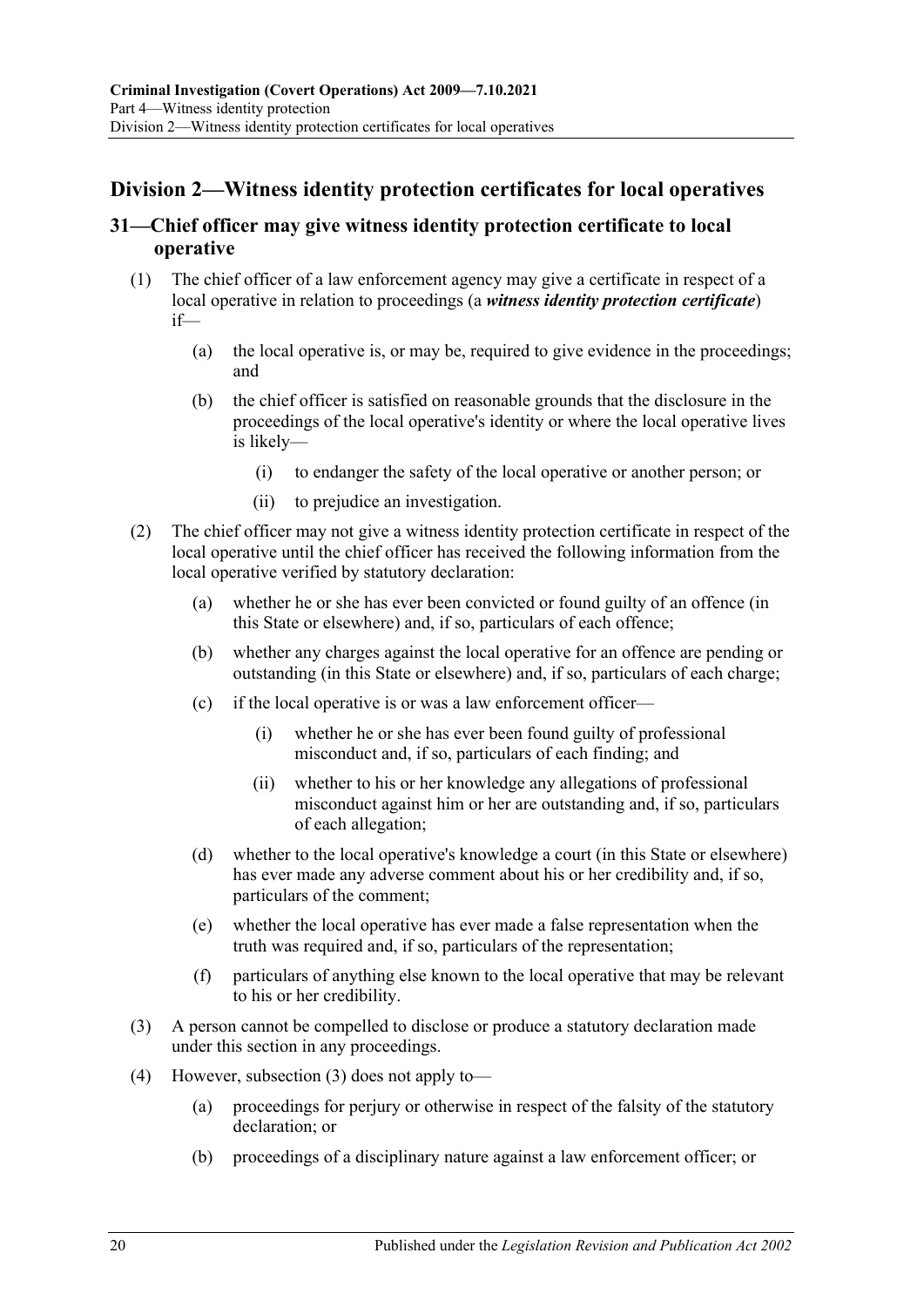- (c) investigations or inquiries by a person or body in any jurisdiction having jurisdiction to investigate or inquire into the conduct of a law enforcement officer.
- (5) The chief officer must make all reasonable enquiries to enable him or her to ascertain the information required to be included in the certificate under this Part.

## <span id="page-20-3"></span><span id="page-20-0"></span>**32—Protection of decision to give witness identity protection certificate**

- (1) A decision to give a witness identity protection certificate—
	- (a) is final; and
	- (b) cannot be appealed against, reviewed, called into question, quashed or invalidated in any court.
- (2) [Subsection \(1\)](#page-20-3) does not prevent a decision to give a witness identity protection certificate from being called into question in the course of any proceedings of a disciplinary nature against the person who made the decision.

## <span id="page-20-1"></span>**33—Form of witness identity protection certificate**

- <span id="page-20-2"></span>(1) The chief officer of a law enforcement agency must ensure that a witness identity protection certificate given in respect of a local operative in relation to proceedings includes the following information:
	- (a) the name of the law enforcement agency of which he or she is the chief officer;
	- (b) the date on which the certificate is given;
	- (c) the grounds for giving the certificate;
	- (d) if the local operative—
		- (i) is known to a party to the proceedings or a party's lawyer by a name other than the local operative's real name—that name (the *assumed name*); or
		- (ii) is not known to any party to the proceedings or any party's lawyer by a name—the local operative's court name for the proceedings;
	- (e) the period during which the local operative was involved in the investigation to which the proceedings relate;
	- (f) whether the local operative has ever been convicted or found guilty of an offence (in this State or elsewhere) and, if so, particulars of each offence;
	- (g) whether any charges against the local operative for an offence are pending or outstanding (in this State or elsewhere) and, if so, particulars of each charge;
	- (h) if the local operative is or was a law enforcement officer—
		- (i) whether the local operative has ever been found guilty of professional misconduct and, if so, particulars of each finding; and
		- (ii) whether to the local operative's knowledge any allegations of professional misconduct against him or her are outstanding and, if so, particulars of each allegation;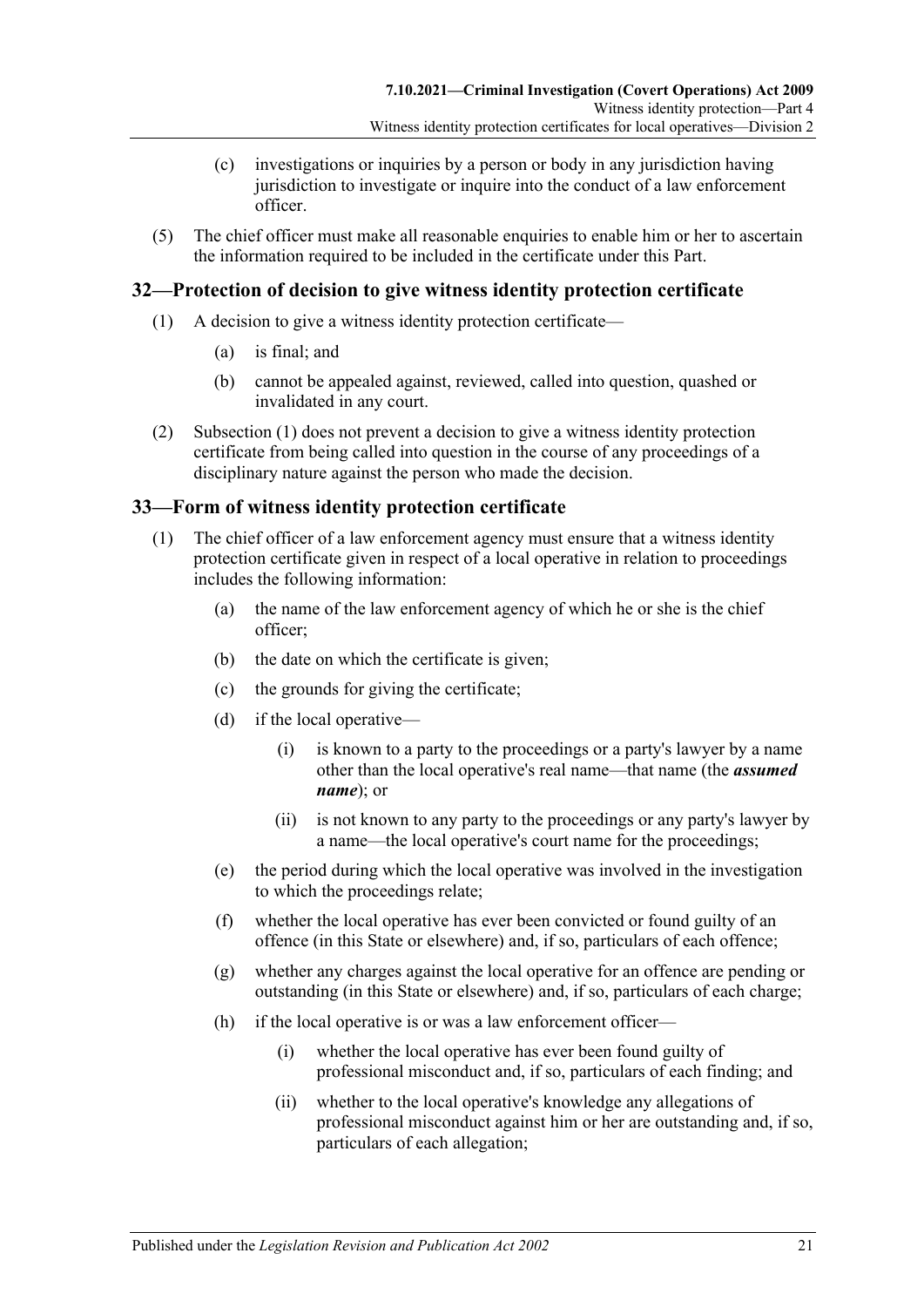- (i) whether, to the knowledge of the person giving the certificate, a court (in this State or elsewhere) has ever made any adverse comment about the local operative's credibility and, if so, particulars of the comment;
- (j) whether, to the knowledge of the person giving the certificate, the local operative has ever made a false representation when the truth was required and, if so, particulars of the representation;
- (k) if there is anything else known to the person giving the certificate that may be relevant to the local operative's credibility, particulars of the thing.
- (2) A witness identity protection certificate must not contain information that may allow the local operative's identity, or where the local operative lives, to be revealed.

## <span id="page-21-0"></span>**34—Cancellation of witness identity protection certificate**

- (1) If, in relation to proceedings, the chief officer of a law enforcement agency considers that it is no longer necessary or appropriate to prevent the disclosure of the identity of a local operative or where he or she lives, the chief officer may cancel a witness identity protection certificate in respect of the local operative.
- (2) If a witness identity protection certificate is cancelled after it has been filed in court under [section](#page-22-0) 37, the chief officer must immediately give written notice to the court and each party to the proceedings that the certificate has been cancelled.

## <span id="page-21-1"></span>**35—Permission to give information disclosing operative's identity etc**

- (1) Where the chief officer of a law enforcement agency gives a witness identity protection certificate in respect of a local operative in relation to proceedings, the chief officer may, if he or she considers it necessary or appropriate for information that discloses, or may lead to the disclosure of, the local operative's identity or where he or she lives to be given otherwise than in the proceedings, give written permission to a person to give the information.
- (2) The permission—
	- (a) must—
		- (i) identify the person who may give the information; and
		- (ii) identify the person to whom the information may be given; and
		- (iii) specify the information that may be given; and
	- (b) may specify how the information may be given.

## <span id="page-21-2"></span>**Division 3—Use of witness identity protection certificates in proceedings**

## <span id="page-21-3"></span>**36—Application and interpretation of Division**

- (1) This Division applies to proceedings in this State in which an operative is, or may be, required to give evidence obtained as an operative.
- (2) To remove any doubt, this Division does not affect the operation of the common law in relation to the protection of the identity of a person who is not an operative who gives or intends to give evidence in proceedings in this State.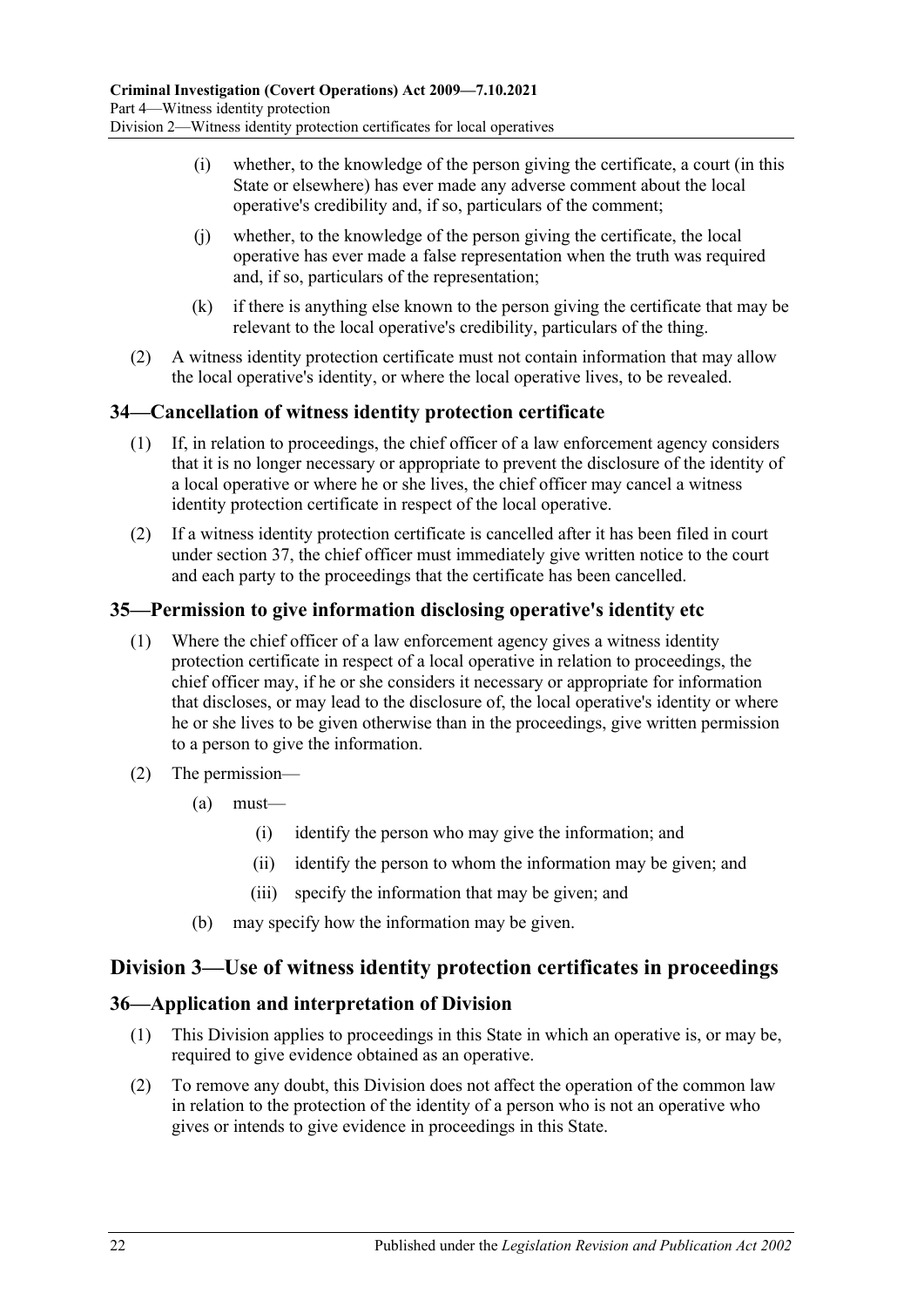(3) In this Division—

*witness identity protection certificate* means—

- (a) a witness identity protection certificate given in respect of a local operative; or
- (b) an interstate witness identity protection certificate,

as the case requires.

## <span id="page-22-0"></span>**37—Filing and effect of filing of witness identity protection certificate in court**

- (1) A witness identity protection certificate for an operative in relation to proceedings in this State must be filed in court before the operative gives evidence in the proceedings.
- (2) A person who files a witness identity protection certificate in court under this section must serve a copy of the certificate—
	- (a) on each party to the proceedings at least 14 days (or such shorter period as may be agreed by the parties) before the day on which the operative is to give evidence; and
	- (b) by order of the court—on any other person specified in the order.
- $(3)$  If—
	- (a) a witness identity protection certificate given in respect of an operative is filed under this section; and
	- (b) either—
		- (i) a copy of the certificate is served in accordance with this section; or
		- (ii) the court gives permission for this section to apply despite non-compliance with this section,

then—

- (c) the operative may give evidence in the proceedings under the assumed name, or court name, specified in the certificate; and
- (d) subject to this Division—
	- (i) a question must not be asked of a witness (including the operative) that may lead to the disclosure of the operative's identity or where the operative lives; and
	- (ii) a witness (including the operative) cannot be required to (and must not) answer a question, give evidence or provide information that discloses, or may lead to the disclosure of, the operative's identity or where the operative lives; and
	- (iii) a person involved in the proceedings must not make a statement that discloses, or may lead to the disclosure of, the operative's identity or where the operative lives.
- (4) The presiding officer in proceedings in a court in which a witness identity protection certificate in respect of an operative has been filed may require the operative—
	- (a) to disclose his or her true identity to the presiding officer; and
	- (b) to provide the presiding officer with photographic evidence of that identity.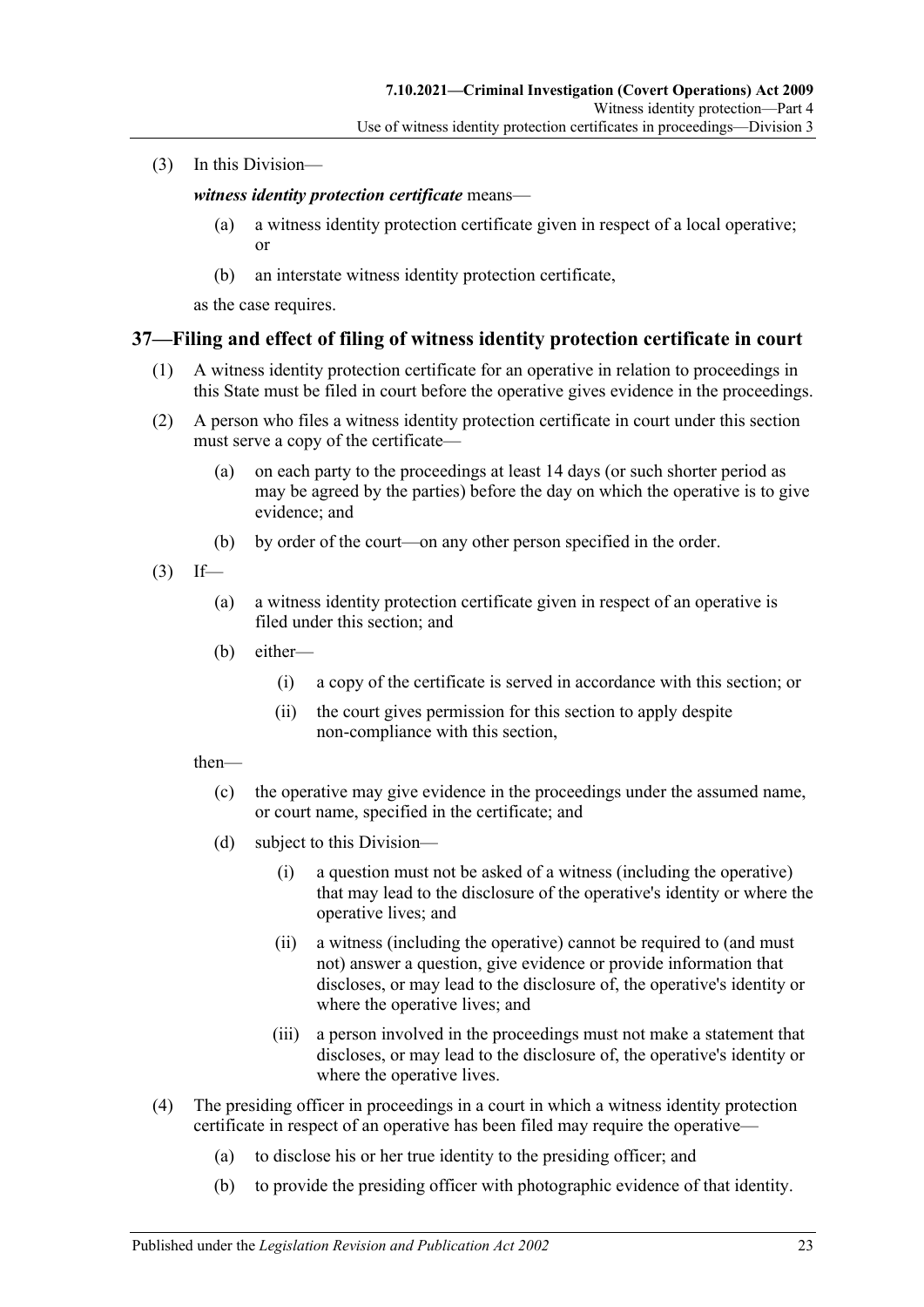- <span id="page-23-4"></span><span id="page-23-3"></span>(5) For the purposes of this section, a *person involved in proceedings* includes—
	- (a) the court; and
	- (b) a party to the proceedings; and
	- (c) a person given permission to be heard or make submissions in the proceedings; and
	- (d) a lawyer representing a person referred to in [paragraph](#page-23-3) (b) or [\(c\)](#page-23-4) or a lawyer assisting the court in the proceedings; and
	- (e) any other officer of the court or person assisting the court in the proceedings; and
	- (f) a person acting in the execution of any process or the enforcement of any order in the proceedings.

#### <span id="page-23-0"></span>**38—Orders to protect operative's identity etc**

- (1) The court in which a witness identity protection certificate is filed may make any order it considers necessary or desirable to protect the identity of the operative in respect of whom the certificate has been filed or to prevent the disclosure of where the operative lives.
- <span id="page-23-5"></span>(2) A person is guilty of an offence if—
	- (a) the person knows, or is reckless as to whether, an order has been made under this section; and
	- (b) the person intentionally, knowingly or recklessly contravenes the order.

Maximum penalty: Imprisonment for 2 years.

(3) [Subsection \(2\)](#page-23-5) does not limit the court's power to punish for contempt.

#### <span id="page-23-1"></span>**39—Directions to jury**

Subject to section [40\(4\)\(b\),](#page-24-0) if an operative in respect of whom a witness identity protection certificate has been filed in court in relation to proceedings gives evidence in the proceedings, the court must (unless it considers it inappropriate) direct the jury not to give the operative's evidence any more or less weight, or draw any adverse inferences against the defendant or another party to the proceedings because the certificate has been filed or the court has made an order under [section](#page-23-0) 38.

## <span id="page-23-2"></span>**40—Application for disclosure of operative's identity etc in proceedings**

- (1) If a witness identity protection certificate in respect of an operative has been filed in a court in relation to proceedings, a party to the proceedings or a lawyer assisting the court in the proceedings may, at any time after the certificate has been filed, apply to the court—
	- (a) for permission—
		- (i) to ask a question of a witness (including the operative) that may lead to the disclosure of the operative's identity or where the operative lives; or
		- (ii) for a person involved in the proceedings to make a statement that discloses, or may lead to the disclosure of, the operative's identity or where the operative lives; or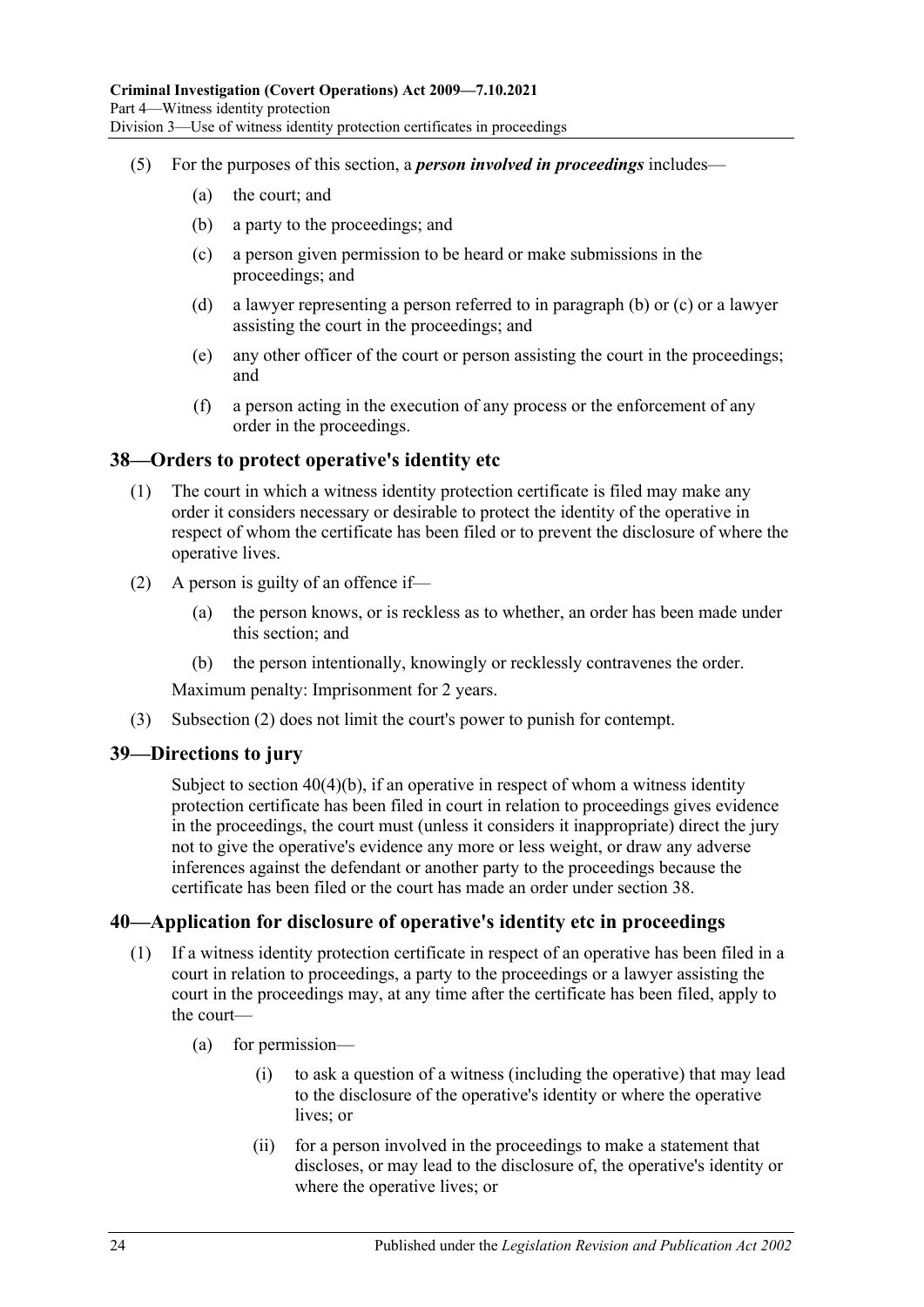- (b) for an order requiring a witness (including the operative) to answer a question, give evidence or provide information that discloses, or may lead to the disclosure of, the operative's identity or where the operative lives.
- (2) An application under this section must be heard in the absence of the jury (if any).
- (3) The court may give permission or make an order under this section if (and only if) the court is satisfied that—
	- (a) there is evidence that, if accepted, would substantially call into question the operative's credibility; and
	- (b) it would be impractical to test properly the credibility of the operative without risking the disclosure of, or disclosing, the operative's identity or where the operative lives; and
	- (c) it is in the interests of justice that the operative's credibility be tested.
- (4) Each party to the proceedings must be informed of any proposal by the court to give permission or make an order under this section and, if the proposed permission or order relates to a witness who is the operative in respect of whom the witness identity protection certificate has been filed—
	- (a) if the witness has not yet given evidence in the proceedings—the party calling the witness must be given the opportunity to withdraw the witness (in which case, the permission or order relating to that witness lapses);
	- (b) if the witness has already given evidence in the proceedings—the court may, and if a party so requests must, warn the jury of the need for caution in determining whether to accept the evidence and the weight to be given to it.
- <span id="page-24-0"></span>(5) Unless the court considers that the interests of justice require otherwise, the court must be closed—
	- (a) when an application is made under this section; and
	- (b) if permission is given or an order made in response to the application—when the evidence is given or information provided that discloses, or may lead to the disclosure of, the operative's identity or where the operative lives.
- (6) The court must make an order suppressing the publication of anything said—
	- (a) when an application is made under this section; and
	- (b) if permission is given or an order made in response to the application—when the evidence is given or information provided that discloses, or may lead to the disclosure of, the operative's identity or where the operative lives.
- (7) The court may, under this section, make any other order it considers appropriate to protect the operative's identity or to prevent the disclosure of where the operative lives.
- (8) Nothing in this section prevents the taking of a transcript of court proceedings but the court may make an order for how the transcript is to be dealt with, including an order suppressing its publication.
- <span id="page-24-1"></span>(9) A person is guilty of an offence if—
	- (a) the person knows, or is reckless as to whether, an order has been made under this section; and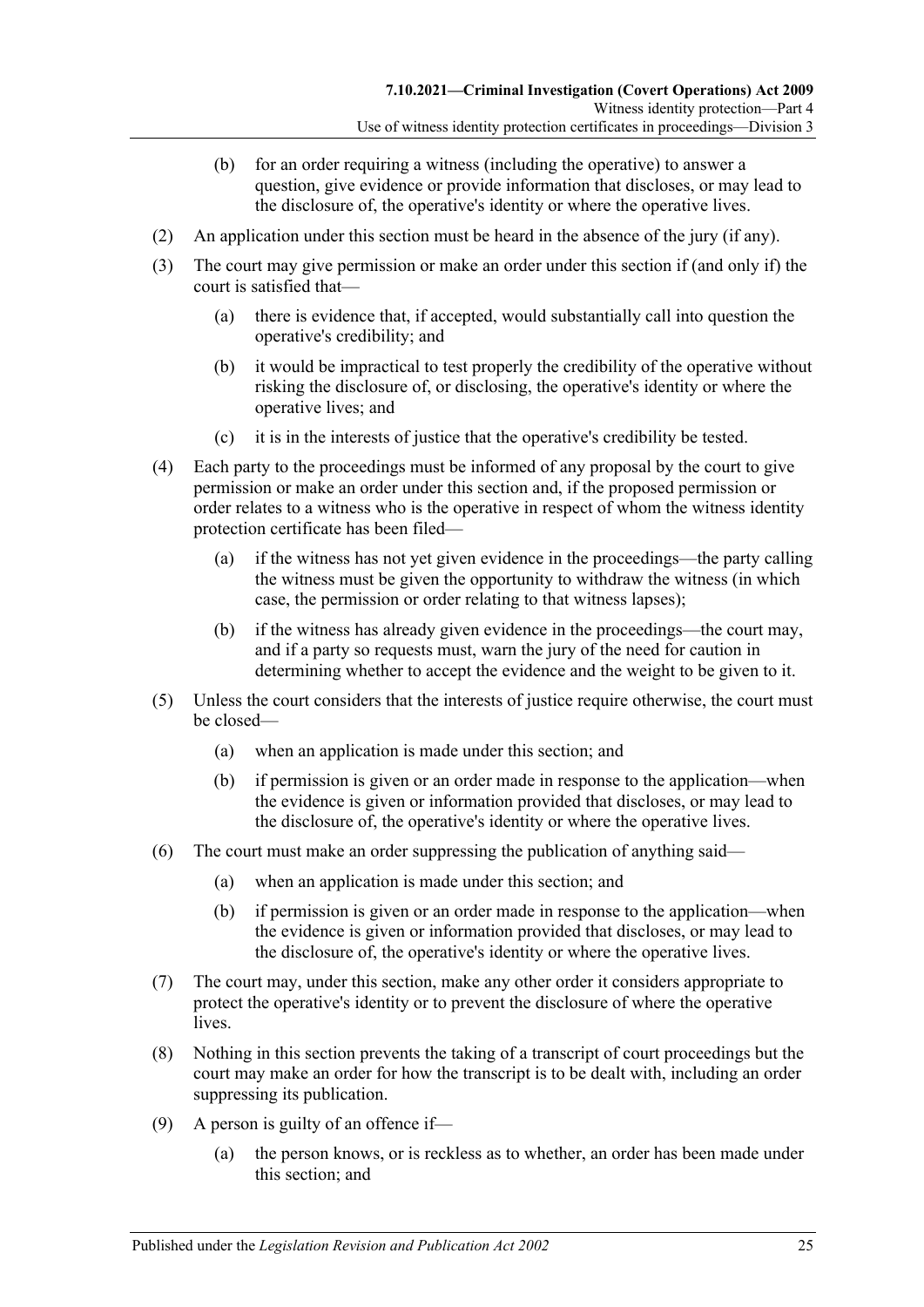(b) the person intentionally, knowingly or recklessly contravenes the order.

Maximum penalty: Imprisonment for 2 years.

(10) [Subsection \(9\)](#page-24-1) does not limit the court's power to punish for contempt.

## <span id="page-25-3"></span><span id="page-25-0"></span>**41—Offences**

- (1) A person commits an offence if—
	- (a) a witness identity protection certificate in respect of an operative has been given; and
	- (b) the person knows, or is reckless as to whether, the certificate has been given; and
	- (c) the person intentionally, knowingly or recklessly does something (the *disclosure action*) that discloses, or is likely to lead to the disclosure of, the operative's identity or where the operative lives; and
	- (d) the person knows, or is reckless as to whether, the certificate has not been cancelled (whether under this Act or a corresponding law) before the person does the disclosure action; and
	- (e) the person knows, or is reckless as to whether—
		- (i) the disclosure action is not permitted under this Act; or
		- (ii) the disclosure action is not authorised under a corresponding law.

Maximum penalty: Imprisonment for 2 years.

- (2) A person is guilty of an offence against this subsection if the person commits an offence against [subsection](#page-25-3) (1) in circumstances in which the person—
	- (a) intends to endanger the health or safety of another or prejudice the effective conduct of an investigation; or
	- (b) knows, or is reckless as to whether, the disclosure action—
		- (i) endangers or will endanger the health or safety of another; or
		- (ii) prejudices or will prejudice the effective conduct of an investigation.

Maximum penalty: Imprisonment for 10 years.

# <span id="page-25-1"></span>**Division 4—Delegation**

## <span id="page-25-2"></span>**42—Delegation**

- (1) Despite any other Act or law to the contrary, the functions of a chief officer of a law enforcement agency under this Part may not be delegated to any other person except as provided by this Division.
- (2) A chief officer of a law enforcement agency may delegate any of the chief officer's functions under this Part (except this power of delegation) to a senior officer of the agency.
- (3) In this Division—

*senior officer* means—

(a) in relation to SA Police—a Deputy Commissioner;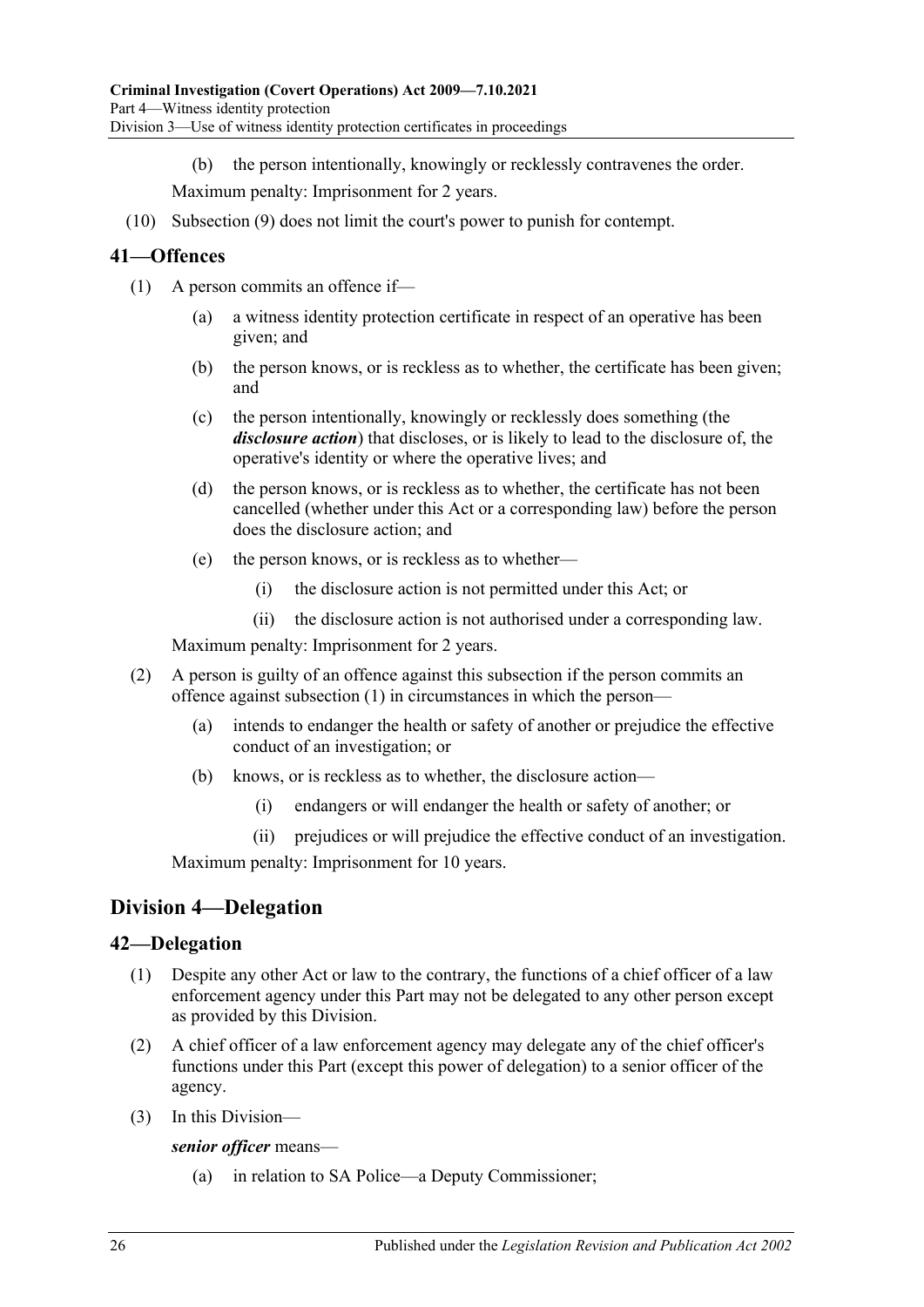- (b) in relation to the Australian Crime Commission—
	- (i) the Director National Operations; or
	- (ii) the General Manager National Operations; or
	- (iii) a member of staff of the Australian Crime Commission who is an SES employee or acting SES employee (within the meaning of the *Australian Crime Commission Act 2002* of the Commonwealth) and who holds a position that is prescribed by the regulations for the purposes of this definition.

# <span id="page-26-0"></span>**Part 5—Application of Act to approvals, authorities or certificates under corresponding laws**

#### <span id="page-26-1"></span>**43—Application of Act to approvals under corresponding laws**

The following provision applies to anything done in this State in relation to a corresponding approval as if it were an approval given under [Part 2:](#page-6-0)

[section](#page-8-0) 5 (Legal immunity of persons taking part in approved undercover operations).

#### <span id="page-26-2"></span>**44—Application of Act to authorities under corresponding laws**

The following provisions apply to anything done in this State in relation to a corresponding authority as if it were an authority granted under [Part 3:](#page-8-1)

- (a) [section](#page-13-0) 16 (Legal immunity of officers of issuing agencies);
- (b) [section](#page-13-3) 18 (Assumed identity may be acquired and used);
- (c) [section](#page-13-4) 19 (Legal immunity of authorised persons acting under authority);
- (d) [section](#page-14-1) 21 (Particular qualifications);
- (e) [section](#page-14-2) 22 (Effect of being unaware of variation or cancellation of authority);
- (f) [section](#page-15-2) 25 (Misuse of assumed identity);
- (g) [section](#page-16-0) 26 (Disclosing information about assumed identity).

## <span id="page-26-3"></span>**45—Application of Act to witness identity protection certificates under corresponding laws**

The following provisions apply (with any necessary modifications) to a witness identity protection certificate given under a corresponding law as if it were a witness identity protection certificate given under [Part 4:](#page-18-0)

- (a) [section](#page-22-0) 37 (Filing and effect of filing of witness identity protection certificate in court);
- (b) [section](#page-23-0) 38 (Orders to protect operative's identity etc);
- (c) [section](#page-23-1) 39 (Directions to jury);
- (d) [section](#page-25-0) 41 (Offences).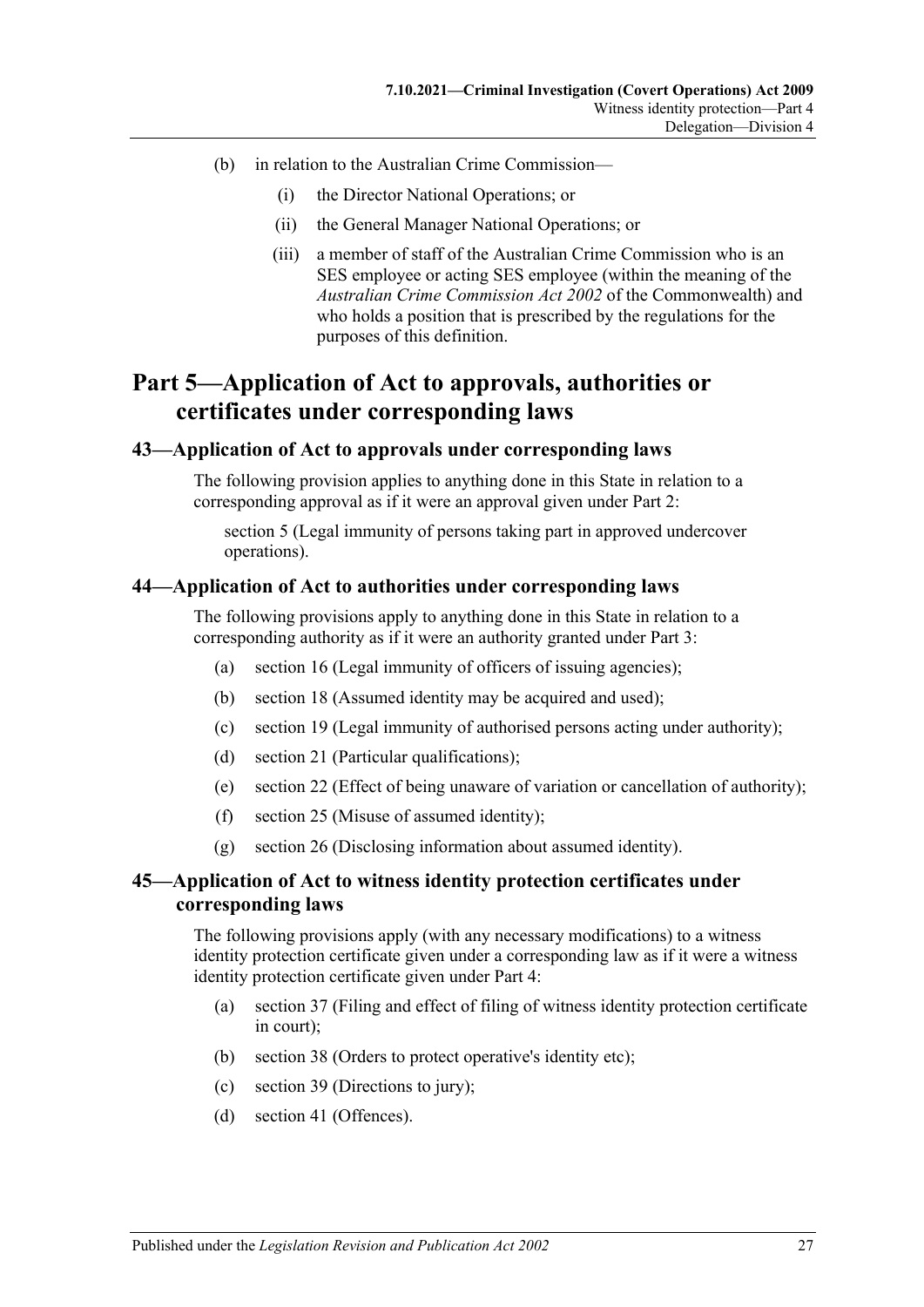# <span id="page-27-0"></span>**Part 6—Miscellaneous**

#### <span id="page-27-1"></span>**46—***State Records Act 1997* **and** *Freedom of Information Act 1991* **not to apply**

- (1) The *[State Records Act](http://www.legislation.sa.gov.au/index.aspx?action=legref&type=act&legtitle=State%20Records%20Act%201997) 1997* does not apply to information obtained under this Act.
- (2) Information obtained under this Act is not liable to disclosure under the *[Freedom of](http://www.legislation.sa.gov.au/index.aspx?action=legref&type=act&legtitle=Freedom%20of%20Information%20Act%201991)  [Information Act](http://www.legislation.sa.gov.au/index.aspx?action=legref&type=act&legtitle=Freedom%20of%20Information%20Act%201991) 1991*.

#### <span id="page-27-2"></span>**47—Annual report**

- (1) As soon as practicable after 30 June in each year, the chief officer of a law enforcement agency must submit a report to the Minister that includes the following information:
	- (a) in relation to [Part 2—](#page-6-0)
		- (i) the classes of offence for which approvals were given or renewed during the period of 12 months ending on the preceding 30 June; and
		- (ii) the number of approvals given or renewed during that period for offences of each class;
	- (b) in relation to [Part 3—](#page-8-1)
		- (i) the number of authorities granted during the period of 12 months ending on the preceding 30 June; and
		- (ii) a general description of the activities undertaken by authorised persons when using assumed identities under this Act during that period; and
		- (iii) the number of applications for authorities that were refused during that period; and
		- (iv) a statement as to whether or not any fraud or other unlawful activity was identified by an audit under that Part during that period; and
		- (v) any other information relating to authorities and assumed identities that the Minister considers appropriate;
	- (c) in relation to [Part 4—](#page-18-0)
		- (i) the number of witness identity protection certificates given during the period of 12 months ending on the preceding 30 June; and
		- (ii) the basis on which the chief officer was satisfied about the matters mentioned in section [31\(1\)\(b\)](#page-19-3) for each certificate; and
		- (iii) if permission was given or an order made under a provision of a corresponding law that corresponds to [section](#page-23-2) 40 in interstate proceedings in which a witness identity protection certificate in respect of a local operative of the agency was filed—details of the interstate proceedings that relate to the permission or order; and
		- (iv) if a witness identity protection certificate was cancelled—the reason why the certificate was cancelled; and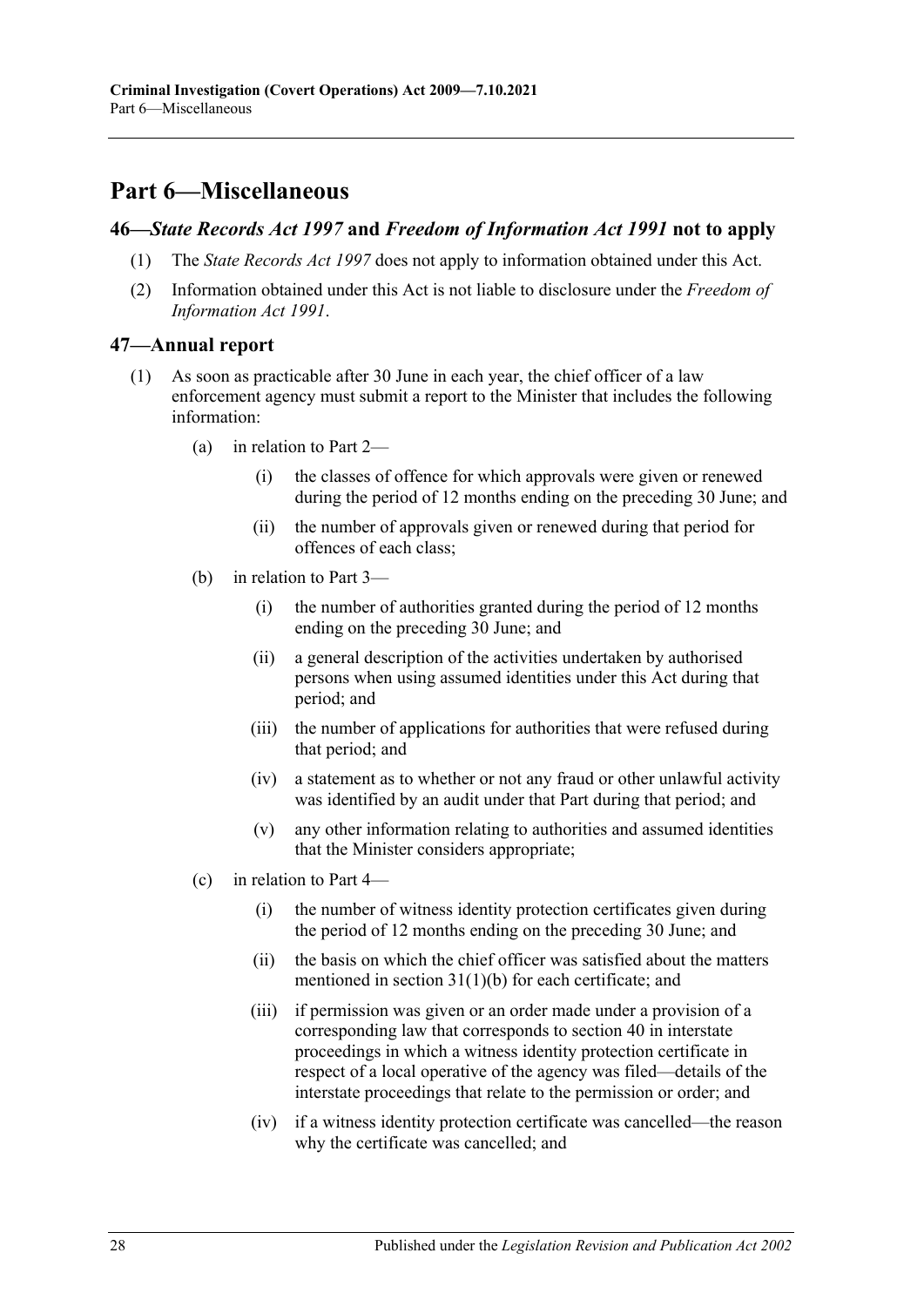- (v) if permission was given under [section](#page-21-1) 35—the reason why the permission was given; and
- (vi) any other information relating to witness identity protection certificates that the Minister considers appropriate;
- (d) any other information relating to the administration of this Act that the Minister considers appropriate.
- (2) The report relating to [Part 4](#page-18-0) must not include information that discloses, or may lead to the disclosure of, an operative's identity, or where the operative lives, unless the witness identity protection certificate in respect of the operative has been cancelled.
- <span id="page-28-3"></span>(3) The chief officer must advise the Minister of any information in the report that should, in the chief officer's opinion, be excluded from the report before the report is laid before Parliament because the information, if made public, could reasonably be expected to—
	- (a) endanger a person's safety; or
	- (b) prejudice an investigation or prosecution; or
	- (c) compromise a law enforcement agency's operational activities or methodologies.
- (4) The Minister must—
	- (a) exclude information from the report if satisfied on the advice of the chief officer of any of the grounds set out in [subsection](#page-28-3) (3); and
	- (b) on or before 30 September in each year—cause a copy of the report to be laid before each House of Parliament.

#### <span id="page-28-4"></span><span id="page-28-0"></span>**48—Regulations**

- (1) The Governor may make such regulations as are necessary or expedient for the purposes of this Act.
- (2) Without limiting the generality of [subsection](#page-28-4) (1), the regulations may—
	- (a) be of general or limited application;
	- (b) differ according to differences in time, place or circumstances.

# <span id="page-28-1"></span>**Schedule 1—Transitional provisions**

# **Part 1—Interpretation**

#### <span id="page-28-2"></span>**1—Interpretation**

(1) In this Schedule—

*commencement day* means the day on which this Schedule comes into operation.

(2) A reference in an Act, a statutory instrument or any other instrument or document to an undercover operation approved under the *[Criminal Law \(Undercover Operations\)](http://www.legislation.sa.gov.au/index.aspx?action=legref&type=act&legtitle=Criminal%20Law%20(Undercover%20Operations)%20Act%201995)  Act [1995](http://www.legislation.sa.gov.au/index.aspx?action=legref&type=act&legtitle=Criminal%20Law%20(Undercover%20Operations)%20Act%201995)* is to be read as a reference to an undercover operation approved under this Act and is to be construed accordingly.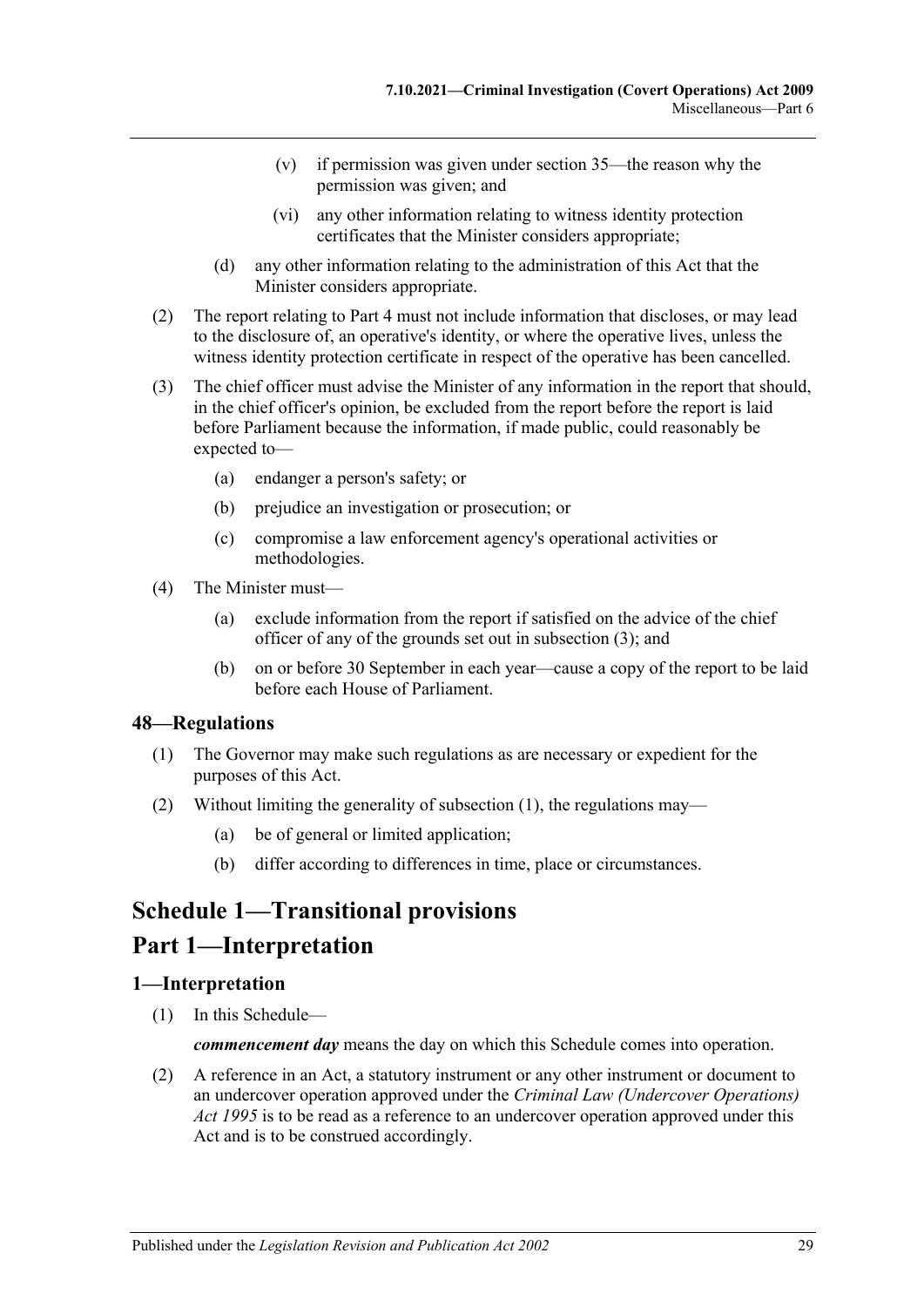# **Part 3—Transitional provisions**

## <span id="page-29-0"></span>**3—Approved undercover operations**

An undercover operation that was approved under the repealed Act immediately before the commencement day will be taken to be an undercover operation approved under [Part 2.](#page-6-0)

## <span id="page-29-1"></span>**4—Assumed identities**

- (1) An authority to use an assumed identity granted in accordance with the policies and procedures of SA Police to a member of SA Police that was in force immediately before the commencement day will be taken, for the period referred to in [subclause](#page-29-3) (2), to be an authority granted under [Part 3](#page-8-1) to use the assumed identity.
- <span id="page-29-3"></span>(2) The period is from the start of the commencement day until the earlier of the following:
	- (a) the day on which cancellation of the authority under [Part 3](#page-8-1) takes effect; or
	- (b) 6 months after the commencement day.
- (3) Nothing in this clause prevents the law enforcement officer from applying for and being granted an authority under [Part 3](#page-8-1) in relation to the assumed identity.
- (4) An authority may be granted under [Part 3](#page-8-1) in relation to criminal activity occurring before, on or after the commencement day.

## <span id="page-29-2"></span>**5—Witness identity protection**

- (1) A witness identity protection certificate may be given under [Part 4](#page-18-0) in relation to interstate proceedings (within the meaning of that Part) that is commenced on or after the commencement day.
- (2) An interstate witness identity protection certificate may be filed under [Part 4](#page-18-0) in proceedings in this State that is commenced on or after the commencement day.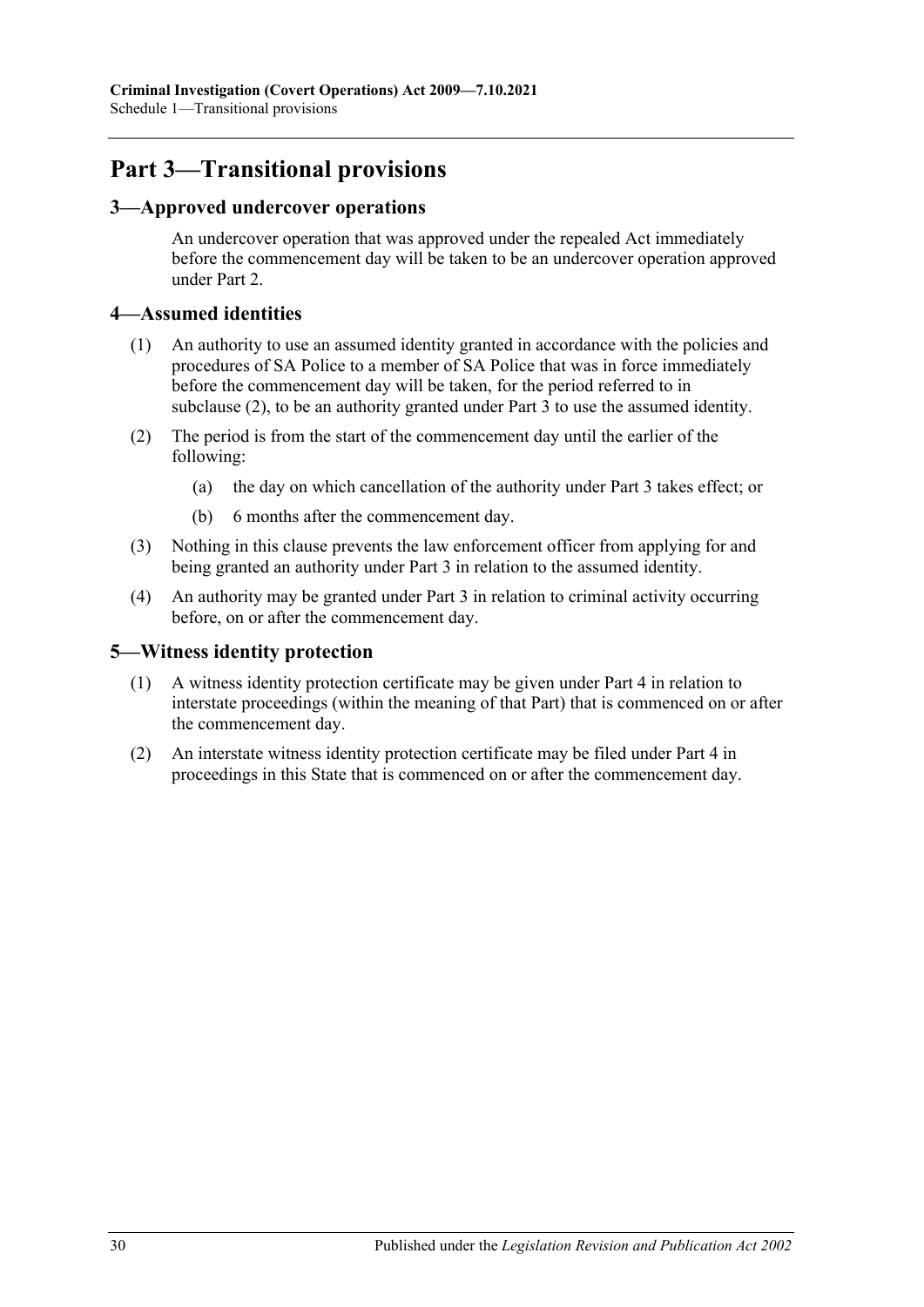# <span id="page-30-0"></span>**Legislative history**

## **Notes**

- Please note—References in the legislation to other legislation or instruments or to titles of bodies or offices are not automatically updated as part of the program for the revision and publication of legislation and therefore may be obsolete.
- Earlier versions of this Act (historical versions) are listed at the end of the legislative history.
- For further information relating to the Act and subordinate legislation made under the Act see the Index of South Australian Statutes or www.legislation.sa.gov.au.

# **Legislation repealed by principal Act**

The *Criminal Investigation (Covert Operations) Act 2009* repealed the following: *Criminal Law (Undercover Operations) Act 1995*

# **Principal Act and amendments**

#### New entries appear in bold.

| Year No |     | Title                                                                                                                           | Assent     | Commencement                                                            |
|---------|-----|---------------------------------------------------------------------------------------------------------------------------------|------------|-------------------------------------------------------------------------|
| 2009    | -7  | Criminal Investigation (Covert<br>Operations) Act 2009                                                                          | 26.2.2009  | 1.7.2009 (Gazette 25.6.2009 p2999)                                      |
| 2012 52 |     | Independent Commissioner Against<br>Corruption Act 2012                                                                         | 6.12.2012  | Sch 3 (cl 11)-1.9.2013 ( <i>Gazette</i><br>23.5.2013 p2006)             |
| 2014    | 20  | Independent Commissioner Against<br>Corruption (Miscellaneous)<br>Amendment Act 2014                                            | 27.11.2014 | Sch 1 (cl 1)-27.11.2014 (Gazette<br>27.11.2014 p6554)                   |
| 2016 2  |     | Surveillance Devices Act 2016                                                                                                   | 18.2.2016  | Sch 1 (cl 2)-18.12.2017 (Gazette<br>12.12.2017p4961                     |
| 2017    | -18 | Summary Procedure (Indictable<br>Offences) Amendment Act 2017                                                                   | 14.6.2017  | Sch 2 (cll 4 & 41)–5.3.2018 ( <i>Gazette</i><br>12.12.2017p4961         |
| 2018    | 40  | Summary Offences (Liquor Offences)<br>Amendment Act 2018                                                                        | 13.12.2018 | Sch 1 (cl 1)—13.12.2020 (s 7(5) <i>Acts</i><br>Interpretation Act 1915) |
| 2021 38 |     | <b>Independent Commissioner Against 7.10.2021</b><br><b>Corruption (CPIPC</b><br><b>Recommendations</b> ) Amendment<br>Act 2021 |            | Sch 1 (cll 10, 11 & 76)-7.10.2021: s 2                                  |

# **Provisions amended**

New entries appear in bold.

Entries that relate to provisions that have been deleted appear in italics.

| Provision      | How varied                                                            | Commencement |
|----------------|-----------------------------------------------------------------------|--------------|
| Long title     | amended under <i>Legislation Revision and</i><br>Publication Act 2002 | 1.9.2013     |
| P <sub>f</sub> |                                                                       |              |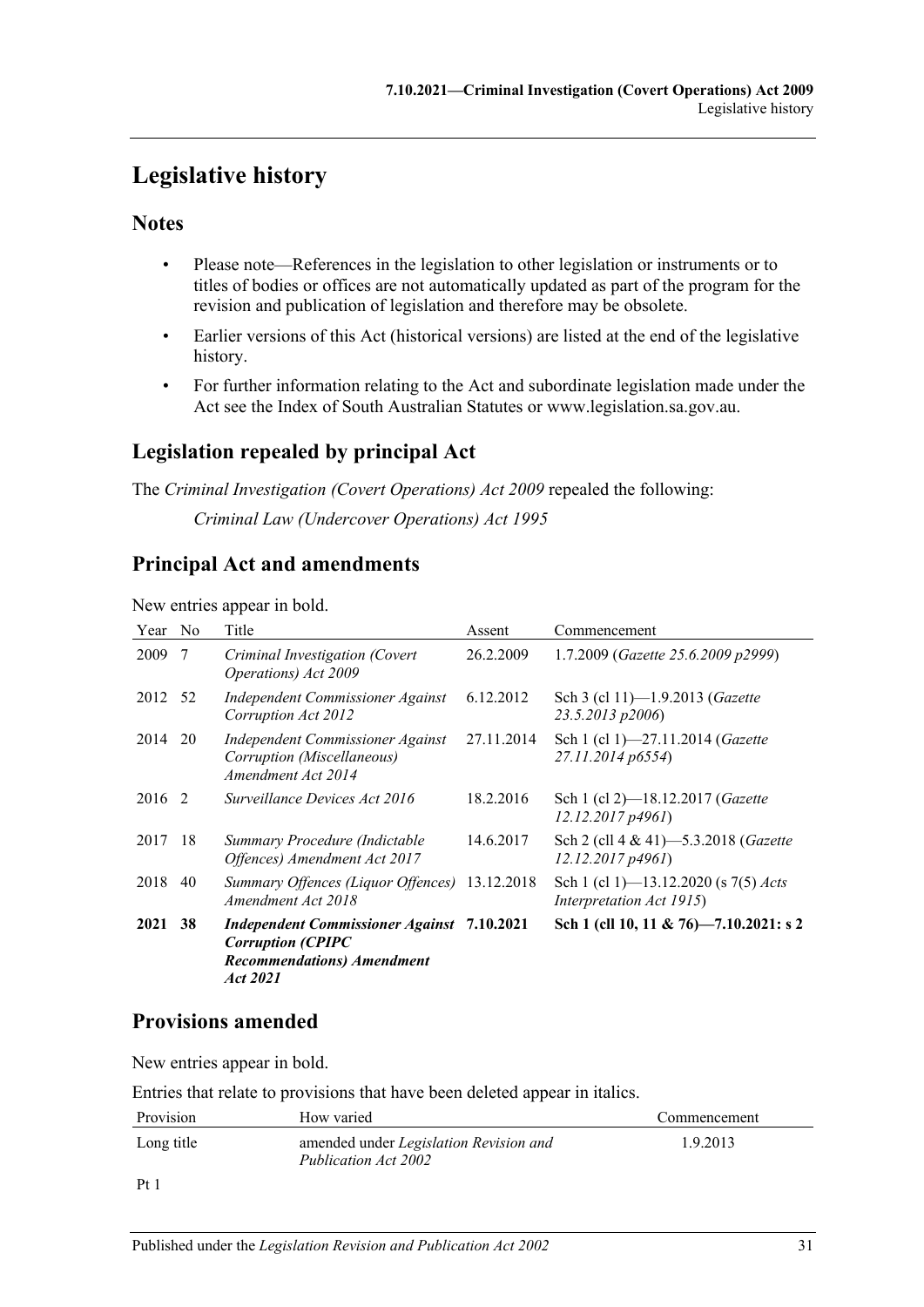#### **Criminal Investigation (Covert Operations) Act 2009—7.10.2021** Legislative history

| s <sub>2</sub>  |                               | omitted under Legislation Revision and<br>Publication Act 2002        | 1.9.2013   |
|-----------------|-------------------------------|-----------------------------------------------------------------------|------------|
| s <sub>3</sub>  |                               |                                                                       |            |
|                 | $s \; 3(1)$                   |                                                                       |            |
|                 | chief officer                 | amended by 52/2012 Sch 3 cl 11(1)                                     | 1.9.2013   |
|                 |                               | amended by 38/2021 Sch 1 cl 10(1)                                     | 7.10.2021  |
|                 | law enforcement<br>agency     | amended by 52/2012 Sch 3 cl 11(2)                                     | 1.9.2013   |
|                 |                               | amended by 38/2021 Sch 1 cl 10(2)                                     | 7.10.2021  |
|                 | law enforcement<br>officer    | substituted by $52/2012$ Sch 3 cl 11(3)                               | 1.9.2013   |
|                 |                               | amended by 38/2021 Sch 1 cl 10(3)                                     | 7.10.2021  |
|                 | serious criminal<br>behaviour | amended by 40/2018 Sch 1 cl 1(1), (2)                                 | 13.12.2020 |
|                 | undercover<br>operations      | amended by 2/2016 Sch 1 cl 2                                          | 18.12.2017 |
| Pt 2            |                               |                                                                       |            |
| s <sub>4</sub>  |                               |                                                                       |            |
|                 | s(4(a)                        | inserted by 20/2014 Sch 1 cl 1(1)                                     | 27.11.2014 |
|                 |                               | amended by 38/2021 Sch 1 cl 11                                        | 7.10.2021  |
|                 | $s(4(2)$ and $(3)$            | amended by 20/2014 Sch 1 cl 1(2)                                      | 27.11.2014 |
|                 | s(4)                          | amended by 20/2014 Sch 1 cl 1(3)                                      | 27.11.2014 |
|                 | $s(4(5)$ and $(6)$            | amended by 20/2014 Sch 1 cl 1(2)                                      | 27.11.2014 |
| Pt 4            |                               |                                                                       |            |
| $\mathrm{s}$ 30 |                               | amended by 18/2017 Sch 2 cl 4                                         | 5.3.2018   |
| Sch 1           |                               |                                                                       |            |
| Pt2             |                               | omitted under Legislation Revision and<br><b>Publication Act 2002</b> | 1.9.2013   |

# **Transitional etc provisions associated with Act or amendments**

## *Summary Procedure (Indictable Offences) Amendment Act 2017, Sch 2 Pt 14*

## **41—Transitional provision**

The amendments made by this Act apply to proceedings relating to an offence that are commenced after the commencement of this Act, regardless of when the offence occurred (and the Acts amended by this Act, as in force before the commencement of this Act, continue to apply to proceedings that were commenced before the commencement of this Act).